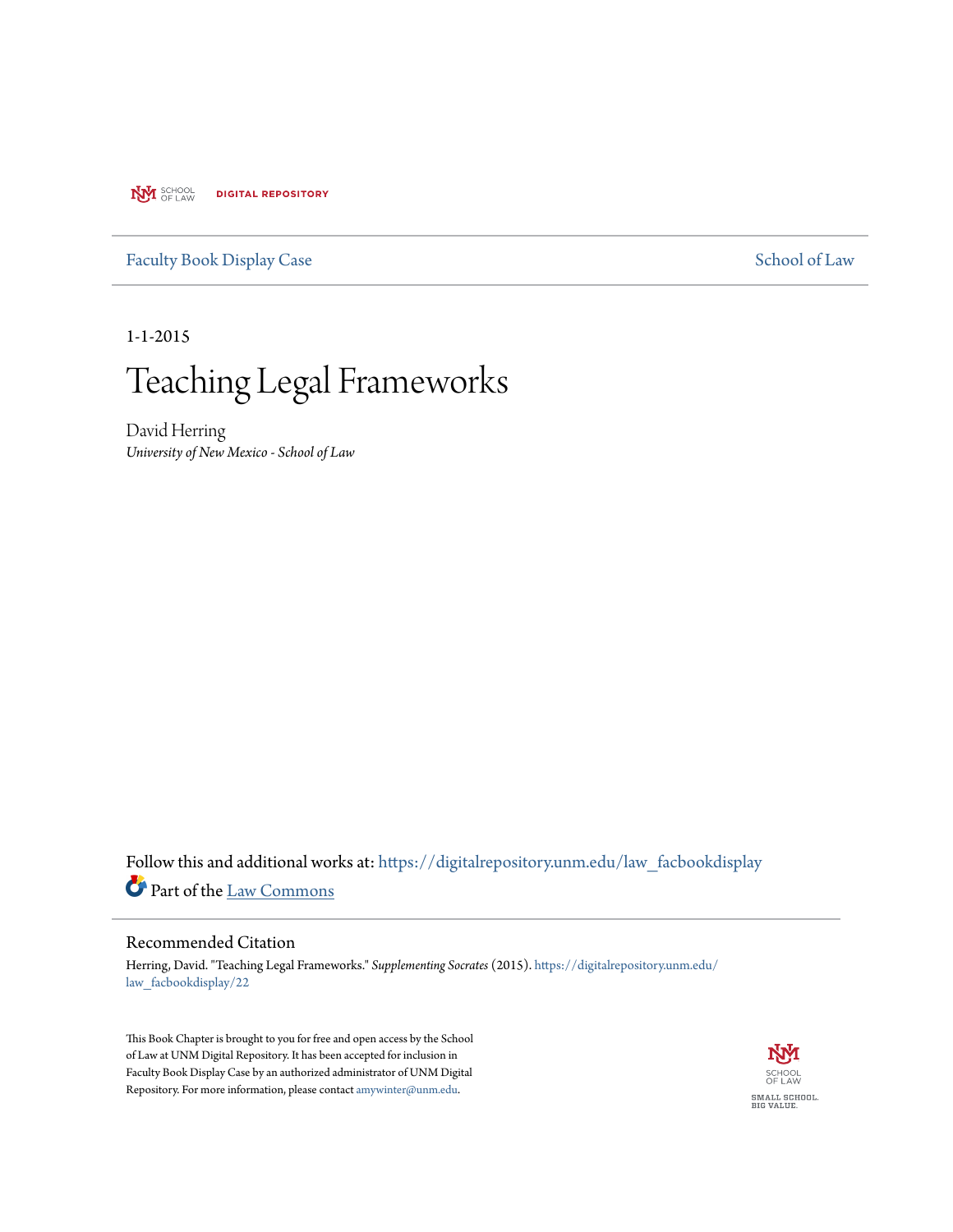### Legal Frameworks

### David J. Herring, University of New Mexico School of Law

Legal frameworks are a critical element in basic legal analysis. They set out the questions courts ask when addressing a particular issue, and law students need to learn the applicable framework before proceeding with any type of rigorous legal analysis. But students need to do much more than simply learn, or memorize, the current framework that applies to the particular issue under analysis. They must develop the skill to construct the relevant framework from primary source materials (e.g., court decisions) themselves.

This skill is critical because a legal framework is not simply presented to lawyers in practice. Most often, they must painstakingly derive the framework from indeterminate and ambiguous judicial precedent. In addition, a legal framework is not static. Legal frameworks change as courts address new situations. Sometimes they change in radical ways, but most often they change in subtle ways that require sophisticated assessment to discern, understand, and incorporate. Thus, a legal framework is a complex moving target that calls for one to engage in constant, on-going construction and deconstruction. Teaching novice law students this skill is essential because, as explained below, legal frameworks define the field of play for many forms of legal analysis such as cross-case reasoning.  $1$ 

In addition to identifying the particular questions that courts ask, a well-constructed legal framework sets out the questions in the order the courts will address them in reaching their decision on the particular issue. One can view a legal framework as a decision flowchart, a concept that many law students find helpful. Of course, students must initially be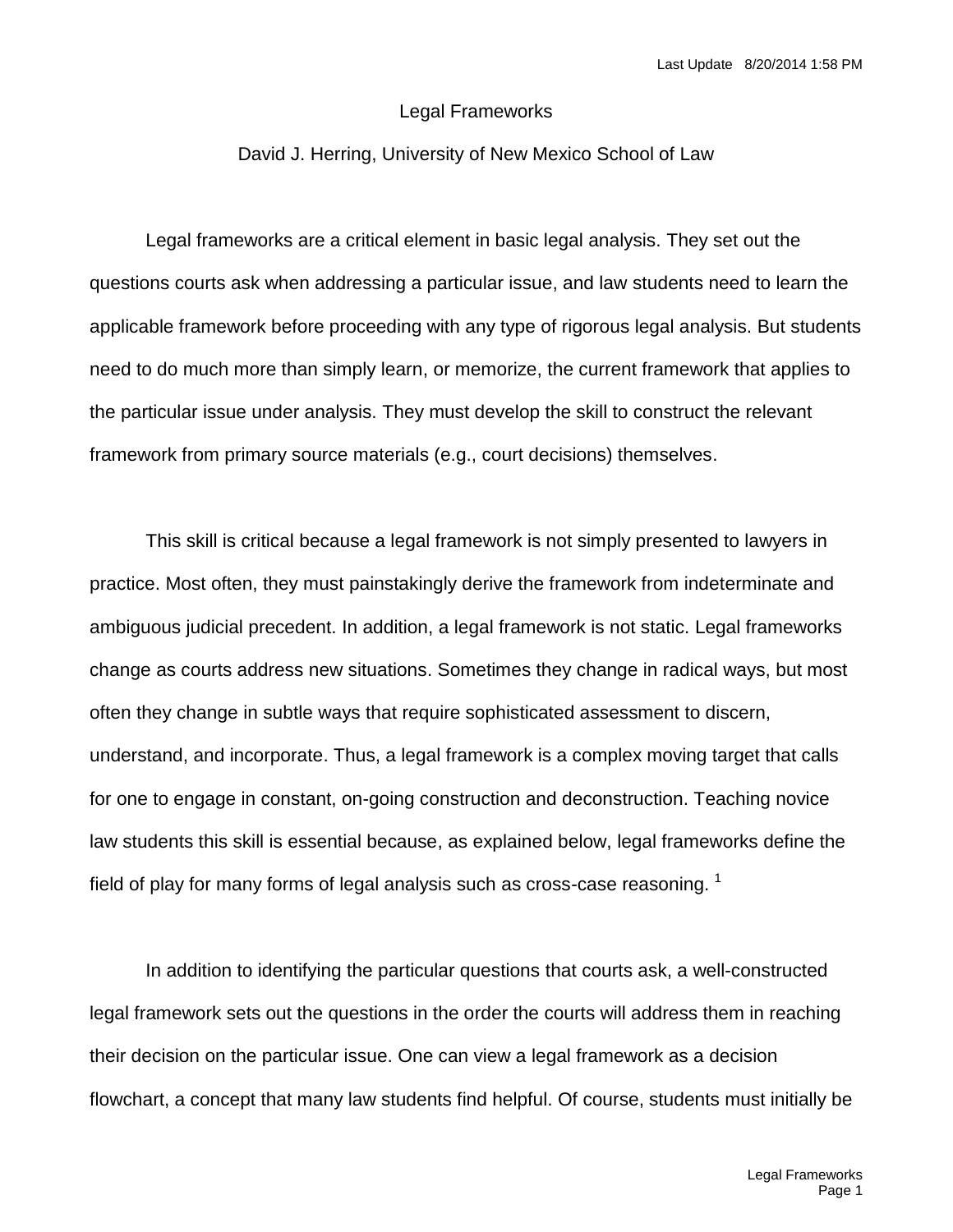able to recognize the issue presented -- another basic skill that they need to develop (i.e., issue spotting). But once they have identified the relevant issue, they must be able to construct the questions a court will address in analyzing the issue and recognize the order in which a court will address these questions.

Students derive an important subsidiary benefit in learning to construct a legal framework. Namely, they learn the language of the courts in addressing a particular issue; they become aware of terms of art in a particular area. This knowledge allows them to tailor and phrase arguments in a way that is recognizable to the courts, making it easier for the decision-maker to digest and consider the argument. For example, in the area of personal jurisdiction, it is helpful to know that the courts ask whether the defendant has "purposefully availed" himself of the forum. "Purposeful availment" is a phrase that a student is unlikely to come up with and use on his or her own. Through the process of constructing a legal framework, however, students become familiar with this phrase, and as they work in the area, such phrasing becomes natural. In this way, students learn the language of the law.

The primary source material for beginning law students constructing legal frameworks is appellate court opinions. This reflects the traditional teaching method used in first-year law school courses. Professors assign readings that most often focus on appellate decisions included in a casebook or similar material. Students read these materials before engaging with the professor and fellow students in some form of class discussion. Through this traditional case dialogue approach to law teaching, students learn the law and the skill of legal reasoning.<sup>2</sup>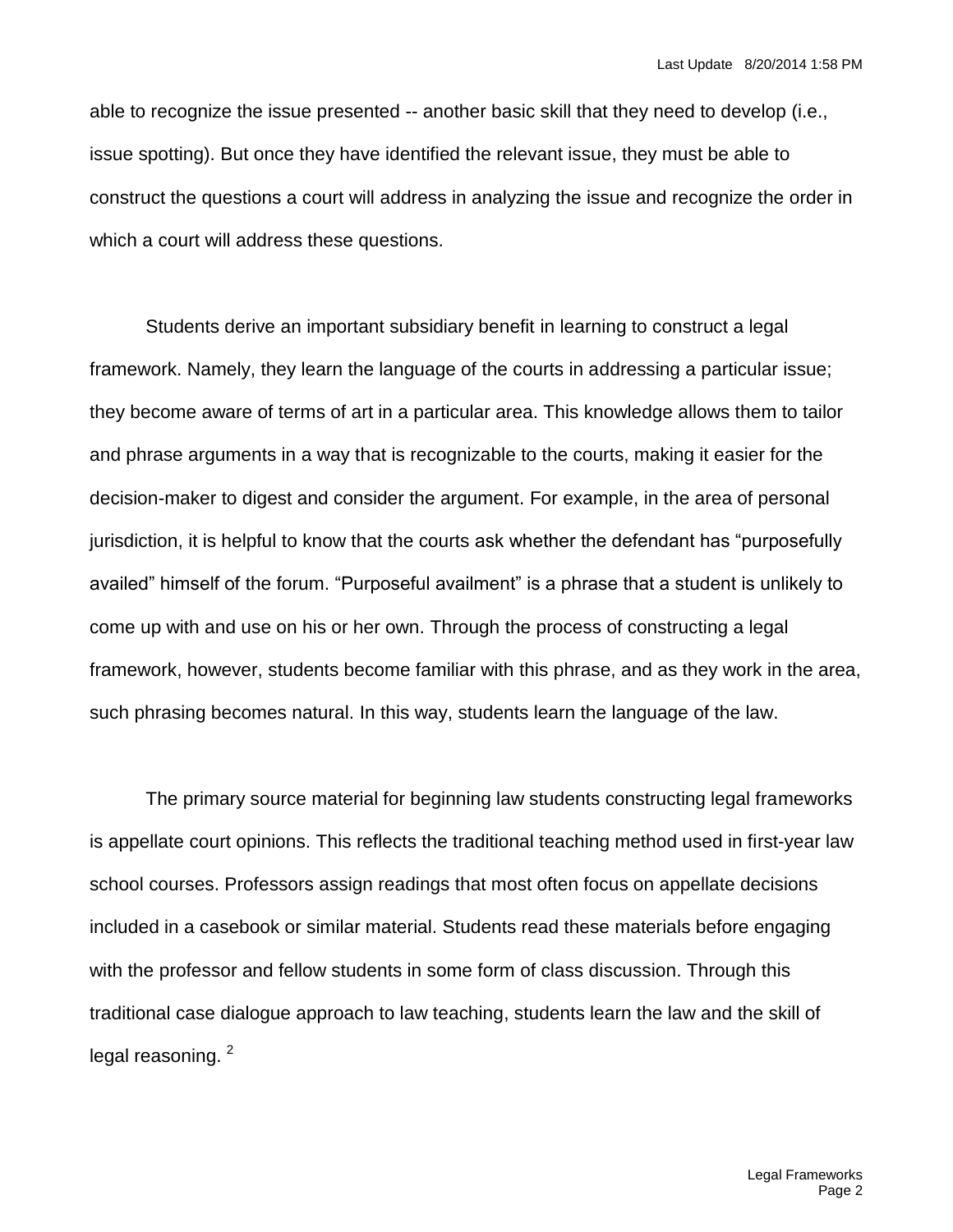This teaching method can, and has been, criticized.<sup>3</sup> However, it remains prevalent, especially in traditional first-year law school courses such as Torts, Contracts, Property, Civil Procedure, and Constitutional Law.<sup>4</sup> And although it may focus too narrowly on case law as a primary material for constructing legal frameworks, this method does allow students to develop the skill of constructing such frameworks. The hope is that students will be able to transfer this skill as they move on to construct legal frameworks for issues that rely on sources of law other than prior cases, such as constitutional, statutory, and regulatory provisions. But again, current legal education emphasizes case opinions and decisions as the primary source material for constructing legal frameworks.

A beneficial by-product of this use of court decisions in constructing legal frameworks is the opportunity for students to appreciate the concept and power of precedent. The construction of the law is somewhat like biological evolution.<sup>5</sup> (It, of course, is not akin to the concept of the blind watchmaker because judges are conscious and deliberate in making decisions.<sup>6</sup>) Past decisions determine the way forward in many areas of law. There is certainly a path-dependency aspect to legal decisions and the law. The legal decision-maker proceeds down an already established path that leads to the next step forward, with no real option to step backward.<sup>7</sup>

Students need to appreciate the importance of this path-dependency in defining the law. Constructing legal frameworks based on a reading and discussion of prior judicial decisions provides an opportunity to develop this appreciation. Students who gain this appreciation carry with them a key insight that will benefit them in terms of developing the skill of legal reasoning.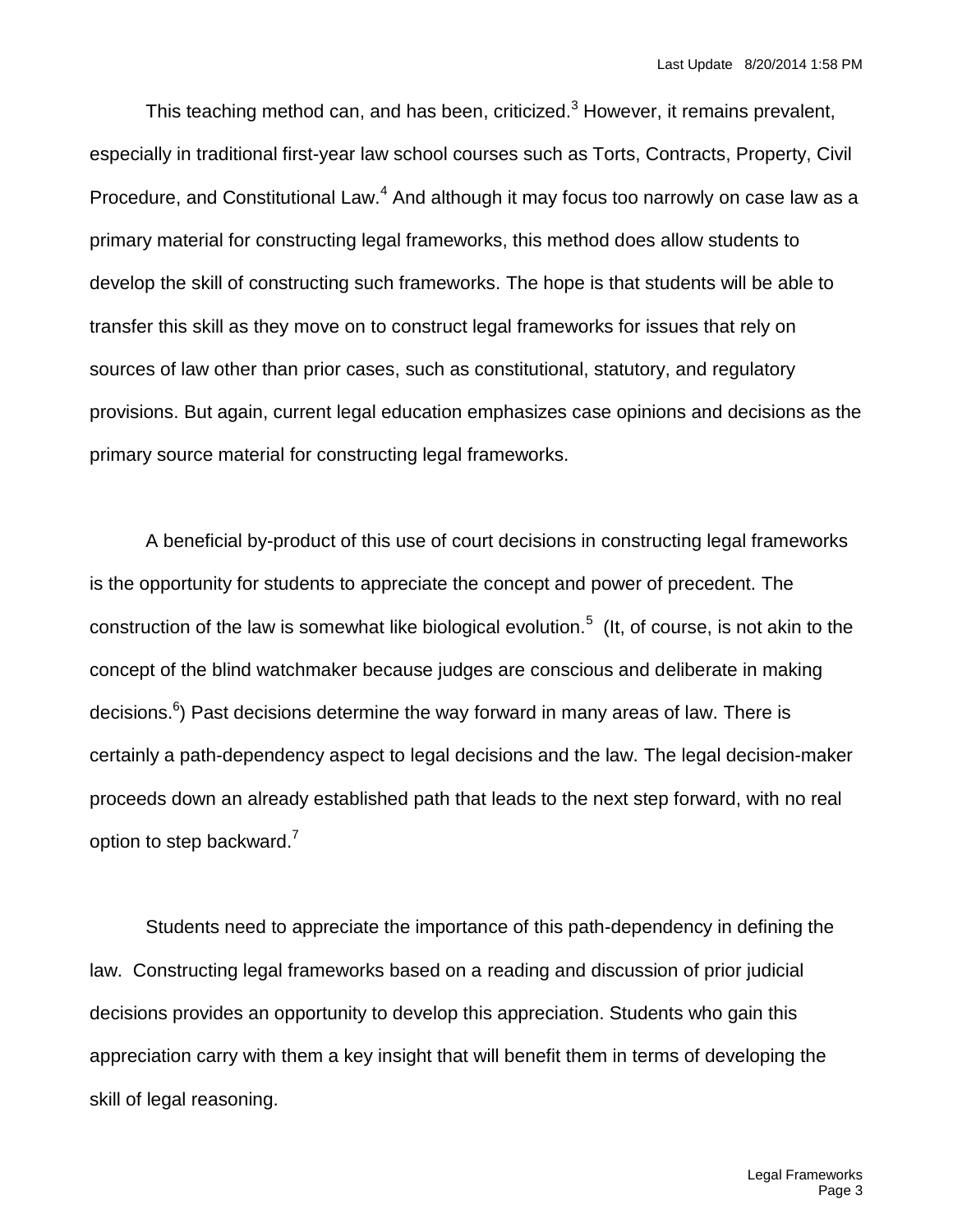The value of legal frameworks extends from this insight concerning case precedent. Precedent allows one to define the bounds within which appropriate legal analysis takes place. A legal framework identifies and articulates these bounds. Defining and knowing the bounds for legal analysis makes the process of analysis more efficient: one is less likely to stray off course into irrelevancy if bounds are recognized and respected. In other words, there is much less wasted effort as a result of constructing a legal framework.

Additionally, a legal framework increases the likelihood of successful legal argument. Because a legal framework is constructed from prior court decisions and uses the language of the courts, judges are more likely to understand and digest an argument made within the appropriate legal framework. The advocate is able to present his or her analysis within the bounds that the courts have set, speaking their own language to them. This approach assists a judge in both making and explaining a decision, and, thereby, increases the likelihood that a judge will view the argument favorably.<sup>8</sup>

Because legal frameworks are important and provide significant benefits in the process of legal analysis, it is important to teach law students how to construct these frameworks. Students must struggle to become comfortable with the intellectual discomfort entailed in constructing a legal framework based on case precedent.

To start this difficult learning process, it is helpful to provide students with several examples of the construction of legal frameworks. The examples could come from any area or issue of law that has generated a line of cases, court decisions, and explanations of the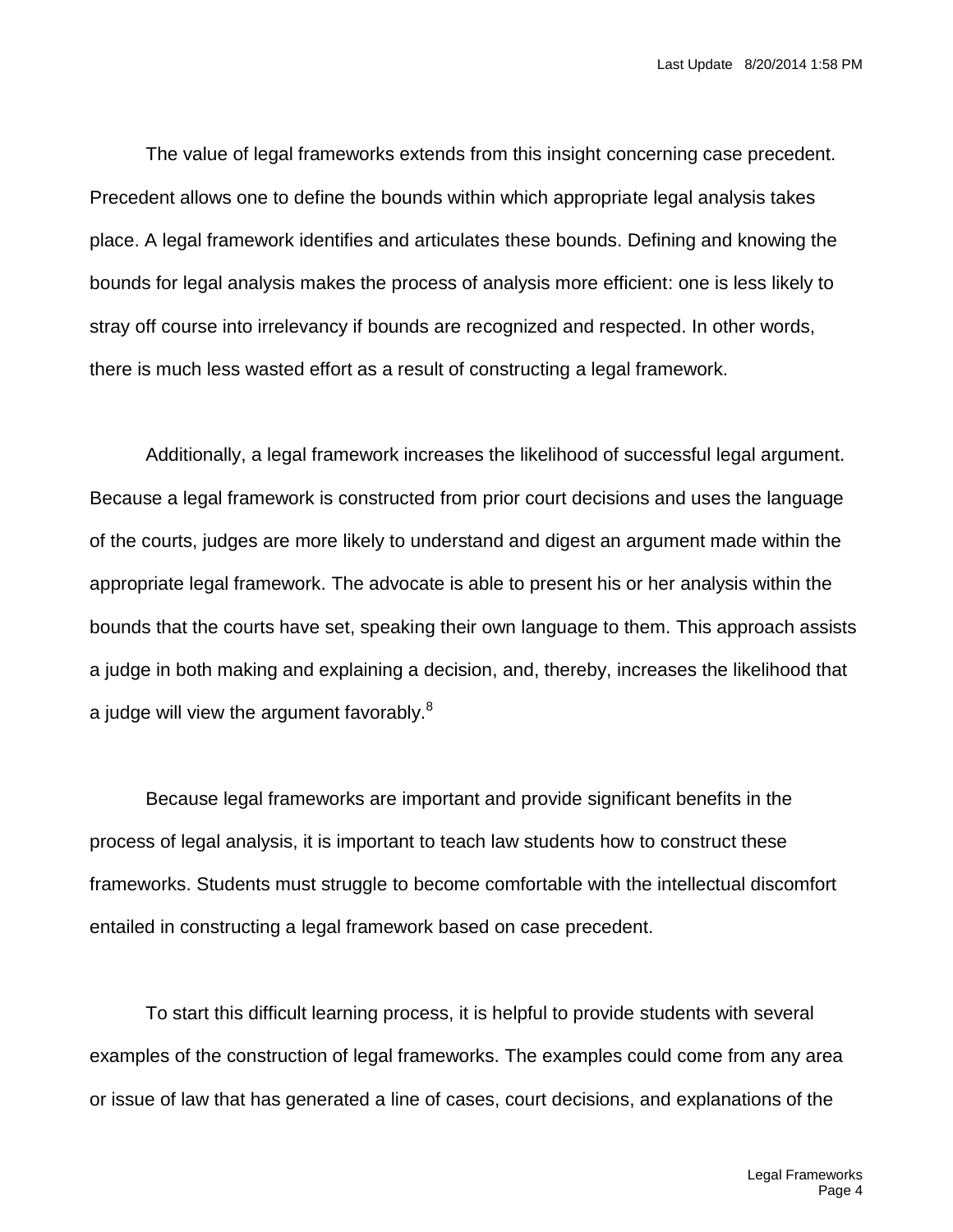decisions. The following examples focus on three issues: personal jurisdiction, Congress' commerce power authority, and dormant commerce clause limits on state regulation.

In my Civil Procedure course, personal jurisdiction is a five-week unit, comprising fifteen class sessions. The core of the unit consists of an examination of a dozen United States Supreme Court decisions that address the issue of personal jurisdiction.<sup>9</sup> I have two primary goals in teaching this line of cases: 1) develop students' ability to construct legal frameworks from case precedent by working together to construct such a framework in a particular area; and 2) develop students' ability to engage in cross-case legal reasoning<sup>10</sup> through the comparison of cases within the legal framework we construct. The discussion here will focus on the first goal.

In addressing the personal jurisdiction issue, a court must decide if it has authority over the defendant before it. In other words, the court must determine if it may render a valid and binding judgment that affects the defendant in the case.

The line of cases begins with Pennoyer v. Neff, an 1877 decision by the United States Supreme Court.<sup>11</sup> In **Pennoyer**, the Court interpreted the newly adopted Fourteenth Amendment Due Process Clause<sup>12</sup> to require physical presence of the defendant or the defendant's property in the forum state in order for the court to exercise jurisdiction over the defendant. The Court focused on the concept of sovereign territory and the limits inherent in territorial boundaries, and implicitly rejected a focus on a broader concept of fairness. The Court indicated that, if a defendant's property has been properly attached by a plaintiff, a court has jurisdiction whether or not the defendant is fully aware of the suit or is capable of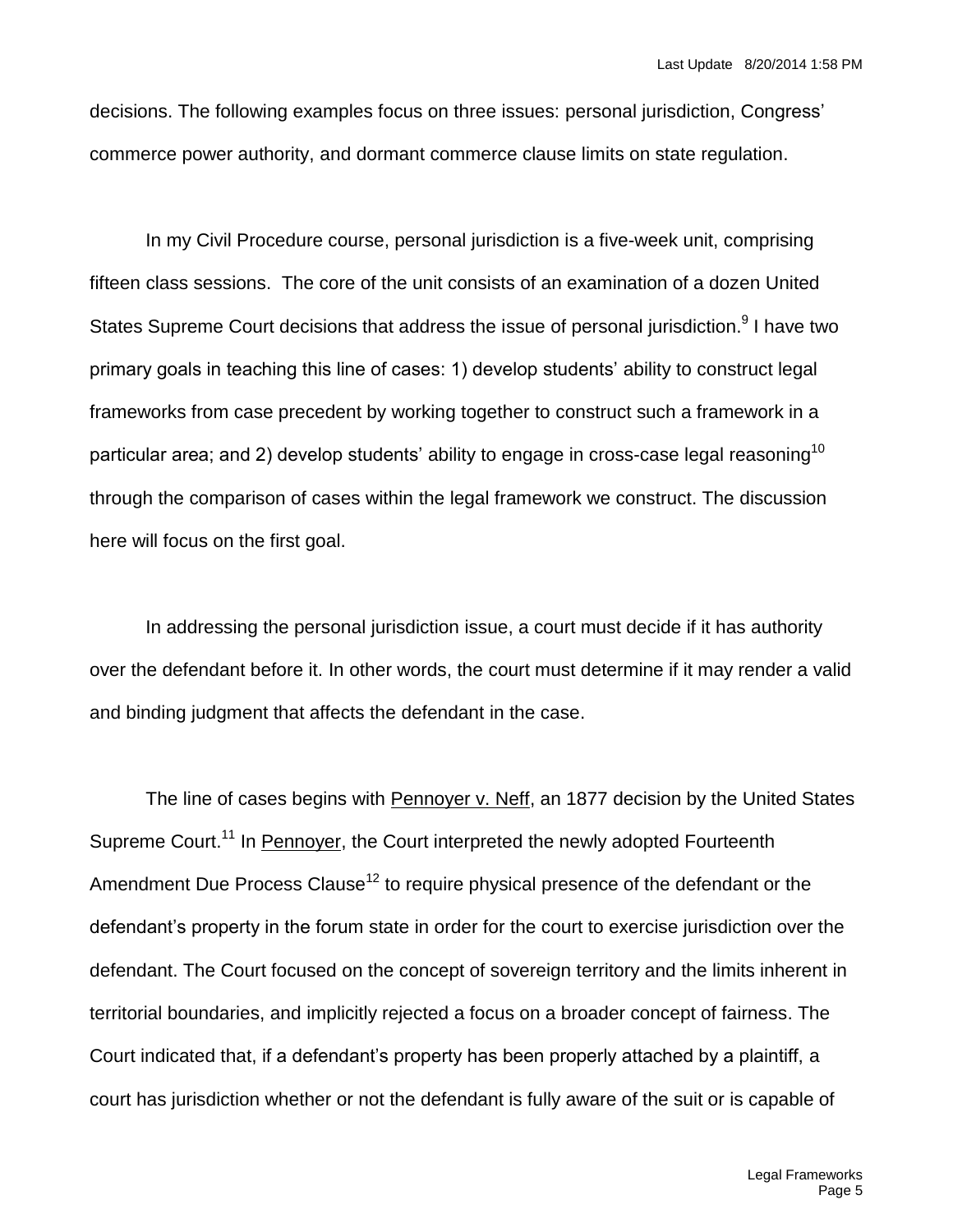mounting a defense. Through class discussion, students begin to realize that the Court's opinion reflects a formalistic approach based on territorial boundaries. With this realization they construct a legal framework that asks only whether a defendant or his property is physically present in the forum court's jurisdictional territory.

As the national economy and new technologies changed American society and individual lives, the Court began to alter the Pennoyer legal framework. In a 1927 case, Hess v. Pawloski, that addressed automobile travel across state lines, the Court allowed jurisdiction over a defendant not physically present in the forum state.<sup>13</sup> The Court upheld the fiction of a driver's consent for the appointment of an agent to receive service of process, and effectively, to jurisdiction in the forum state once he drives into the state. The Court, in addition to relying on the fiction of consent, noted some factors that made jurisdiction in this case fair. The applicable state statute limited jurisdiction to actions arising from the driver's conduct in the state; required notice to defendant via registered mail; and provided for continuances to allow defendant to prepare and present an effective defense. In class, the student's discuss whether fairness factors are relevant and whether they are part of revised legal framework in this area.

In a 1945 decision, International Shoe Company v. Washington, the Court rejected fictions like the one relied on in the interstate driver case to find defendants essentially "present" in the forum state.<sup>14</sup> Instead, the Court focused on the defendant's level of activity in the forum state, explaining that the defendant must have certain minimum contacts with the forum such that jurisdiction does not offend "traditional notions of fair play and substantial justice."<sup>15</sup> The Court did not require defendant's physical presence for jurisdiction. However,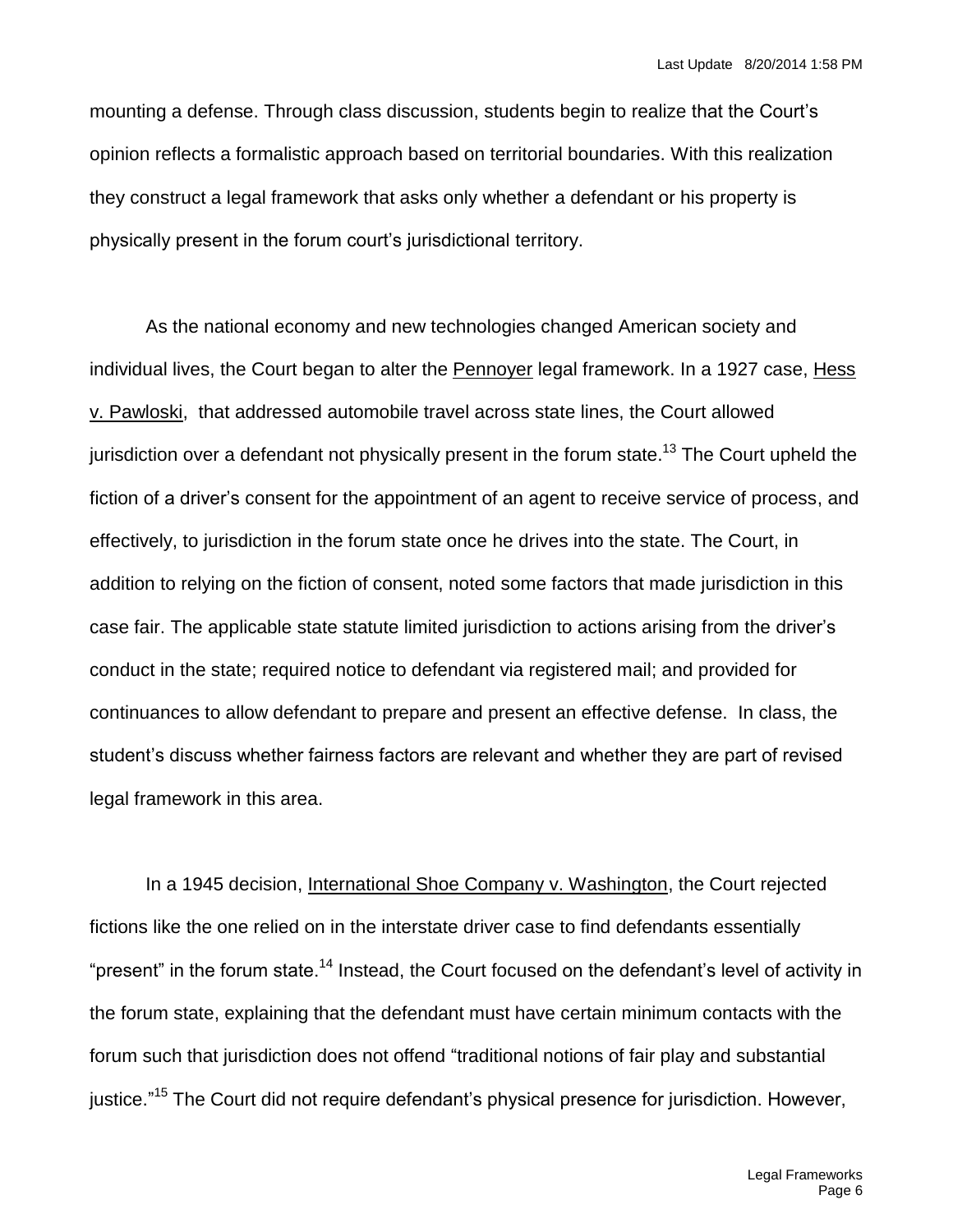the federal system and state boundaries still mattered – jurisdiction must be reasonable in the context of our federal system of government. In addition, the Court stated that an estimate of inconveniences of the litigation in the particular forum is relevant. The students struggle with these concepts and begin to construct a new "minimum contacts" legal framework for cases in which defendant's activities in the forum gave rise to the suit.

In a series of subsequent decisions, the Court develops and elaborates the minimum contacts analysis. One could view the Court as developing two branches of inquiry. For the first branch, often referred to as the "purposeful availment" branch<sup>16</sup>, the Court requires purposeful activity by the defendant in the forum state.<sup>17</sup> However, in what are labeled "stream of commerce cases,"<sup>18</sup> the members of the Court have not been able to reach a majority interpretation of "purposeful availment." One group finds that the placement of a product in the stream of commerce (i.e., a distribution system) constitutes purposeful availment in a state where the defendant's product is found and causes injury.<sup>19</sup> Another group of Justices asserts that there must be something more than the stream of commerce sweeping defendant's product to the forum state. For them, purposeful availment requires a "plus factor" such as advertising in the forum state or designing the product for use in the forum.<sup>20</sup> The Court's split on the meaning of purposeful availment creates a difficult ambiguity for law students, but the cases make clear that this is a relevant question in the analysis of the personal jurisdiction issue. This question is a component of the legal framework. The cases also make clear that "purposeful availment" is a term of art that is part of the language used by the courts in this area.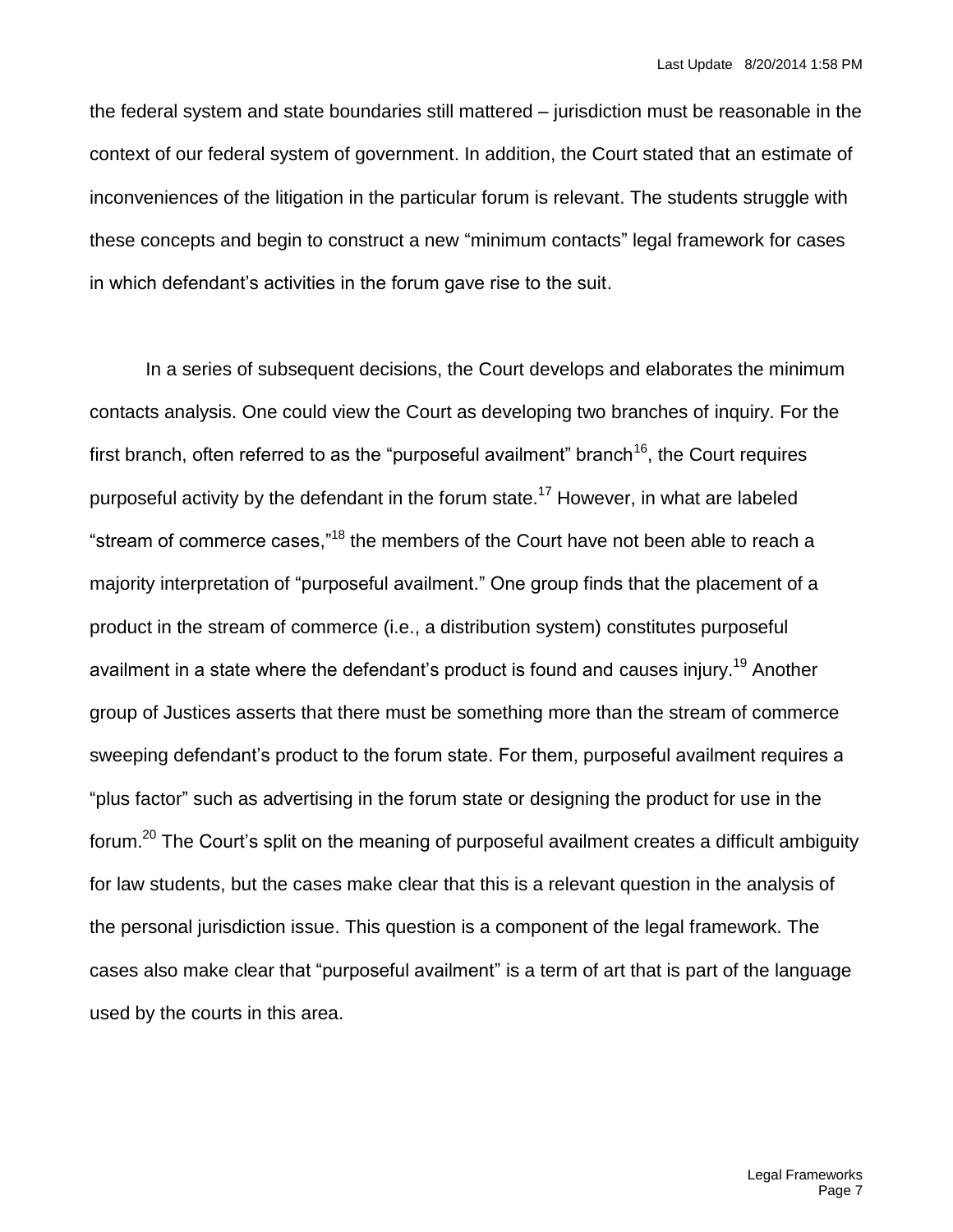The second branch of the minimum contacts test, sometimes referred to as the "reasonableness branch,"<sup>21</sup> involves an ambiguity that is different in kind from the ambiguity within the first branch. The ambiguity here is whether the second branch serves any significant function in the analysis. Although the Supreme Court regularly discusses it, the Court seldom bases a decision on it.

According to the Supreme Court, a court must assess several factors in order to determine if jurisdiction over the defendant is reasonable. The primary factor is the burden placed on the defendant by having to present a defense in the forum. Due process considerations instruct that the defendant must have a reasonable opportunity to present his or her defense. However, in assessing reasonableness, the courts also consider the plaintiff's interest in the forum, the state's interest, judicial efficiency, and the states' shared interest in achieving justice.<sup>22</sup>

These considerations could be part of the legal framework. However, the Court in several cases appears to merely articulate this second branch while giving it no, or minimal, consequence in reaching a decision. $^{23}$  The Court did reach a consensus decision in one difficult stream of commerce case that involved a foreign defendant by considering the factors within the second branch.<sup>24</sup> However, even in cases involving foreign defendants, it is not clear how often, and to what extent, these considerations become operational or meaningful.<sup>25</sup>

This situation confuses students. Many conclude that the second branch is part of the legal framework in this area because the courts ask the reasonableness questions, but see it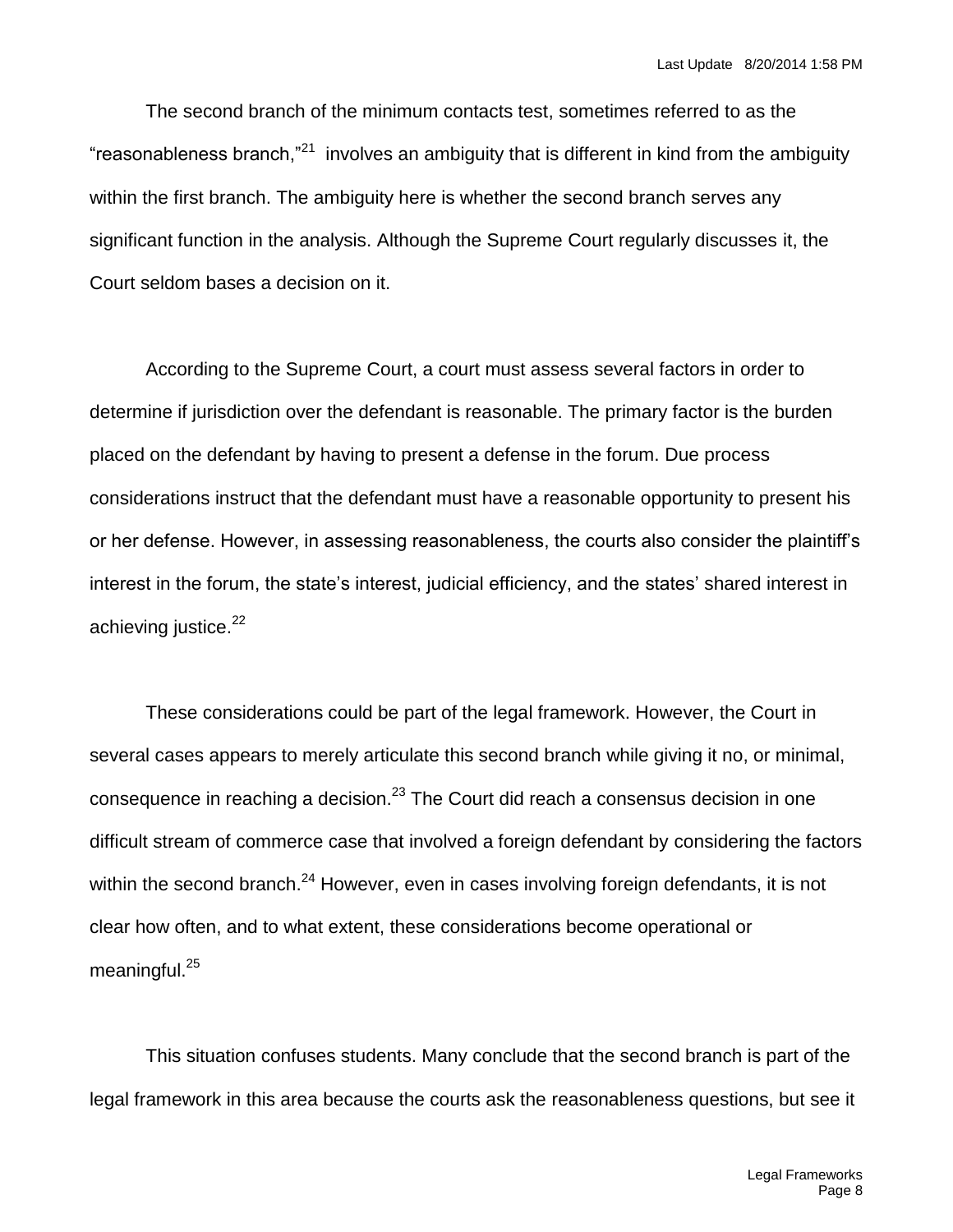as a weak component that does not come into play in most cases. Some students view this component as relatively strong in that it may affect the answers to the purposeful availment question, but the courts rarely articulate this interplay between the two branches. Overall, students tend to include the reasonableness assessment in the framework, albeit as a weak element.

The Court has decided other cases that add elements to the legal framework. In a few cases, the Court has addressed the situation in which the defendant's activities giving rise to the suit did not occur in the forum state. $^{26}$  These cases have been labeled "general jurisdiction" cases,<sup>27</sup> and they are treated differently from "specific jurisdiction" cases in which the defendant's activities in the forum gave rise to the suit. For general jurisdiction cases, the Court requires more than minimum contacts in order to assert jurisdiction over a defendant. The Court requires systematic and continuous activity by the defendant in the forum.<sup>28</sup> Because of these general jurisdiction case decisions, an important preliminary question within the legal framework is whether the suit arose from defendant's activities in the forum.

The Court has also decided cases that define the scope of operation of the legal framework in this area. In a 1977 case, Shaffer v. Heitner, the Court essentially reversed the 1877 case studied at the beginning of the unit, holding that the attachment of a defendant's property in the forum state was not automatically sufficient to establish jurisdiction.<sup>29</sup> Due process requires minimum contacts between defendant and the forum in order to allow a court jurisdiction even in a case in which defendant's property has been attached.<sup>30</sup> In another case, Burnham v. Superior Court of California, a group of Justices indicated that physical presence of the defendant in the forum, as evidenced by service of process on the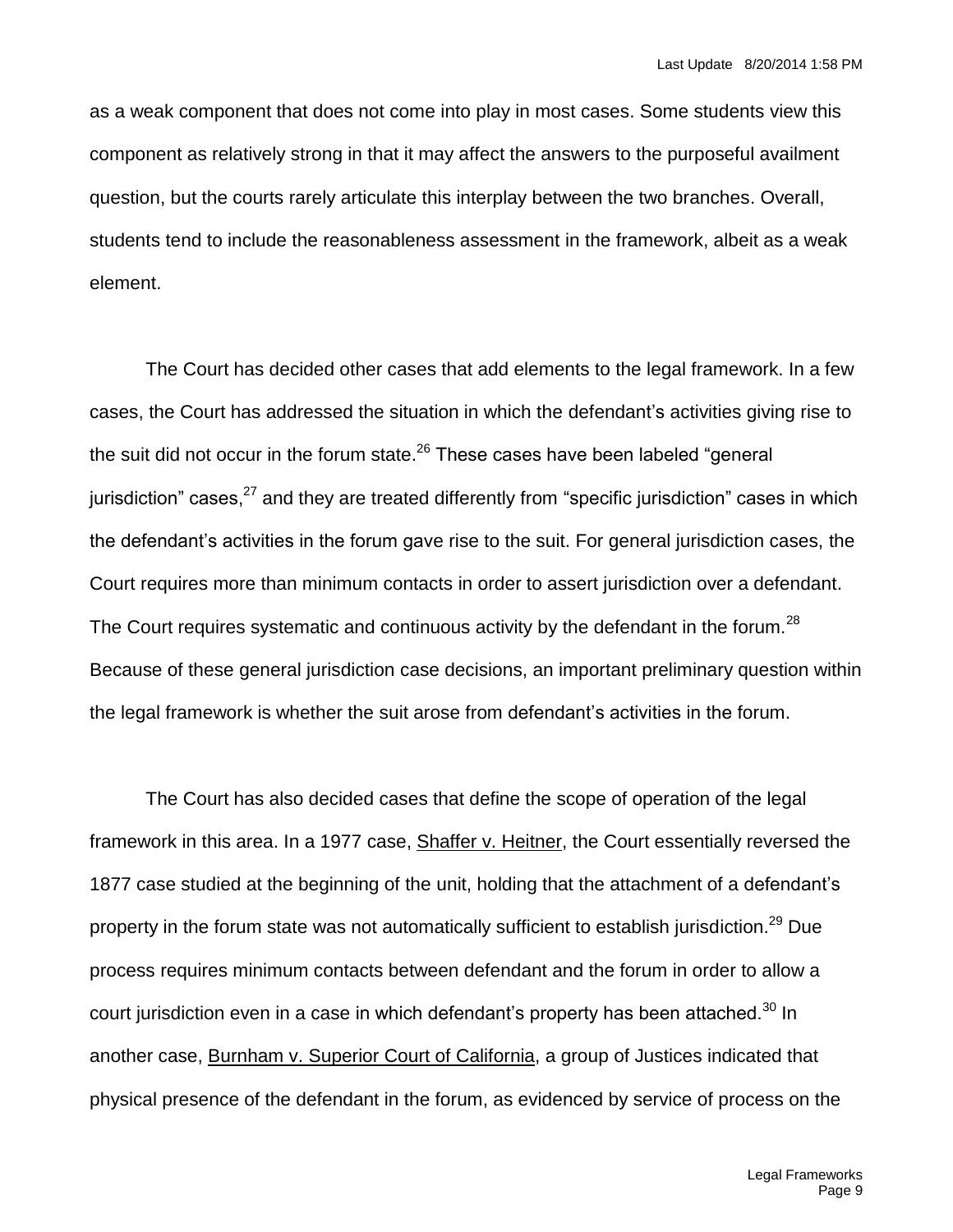defendant in the forum, automatically provided jurisdiction for the forum's courts.<sup>31</sup> This case makes clear that concepts of physical presence and formal territoriality that lay at the core of the earliest decisions in this area remain alive and relevant. In the context of the minimum contacts analysis, these concepts likely manifest themselves in the purposeful availment question. Although this decision may technically lie outside the focused minimum contacts legal framework, the concepts it reflects provide law students with insights that are helpful in constructing the framework and in analyzing new cases within the framework.

As students read and discuss this line of cases they construct the legal framework that applies after one determines that a statute or rule authorizes the court to exercise jurisdiction over the defendant.<sup>32</sup> A court proceeds with the constitutional Due Process analysis as follows:

- 1. Does the case arise from or relate to the defendant's activities in the forum state?
	- a. If the answer is no, did the defendant have systematic and continuous contacts with the forum state, allowing the court to exercise general jurisdiction over the defendant?
	- b. If the answer is yes, the court must proceed to the minimum contacts analysis by asking two primary questions:
		- 1. Did the defendant purposefully avail himself of the forum?; and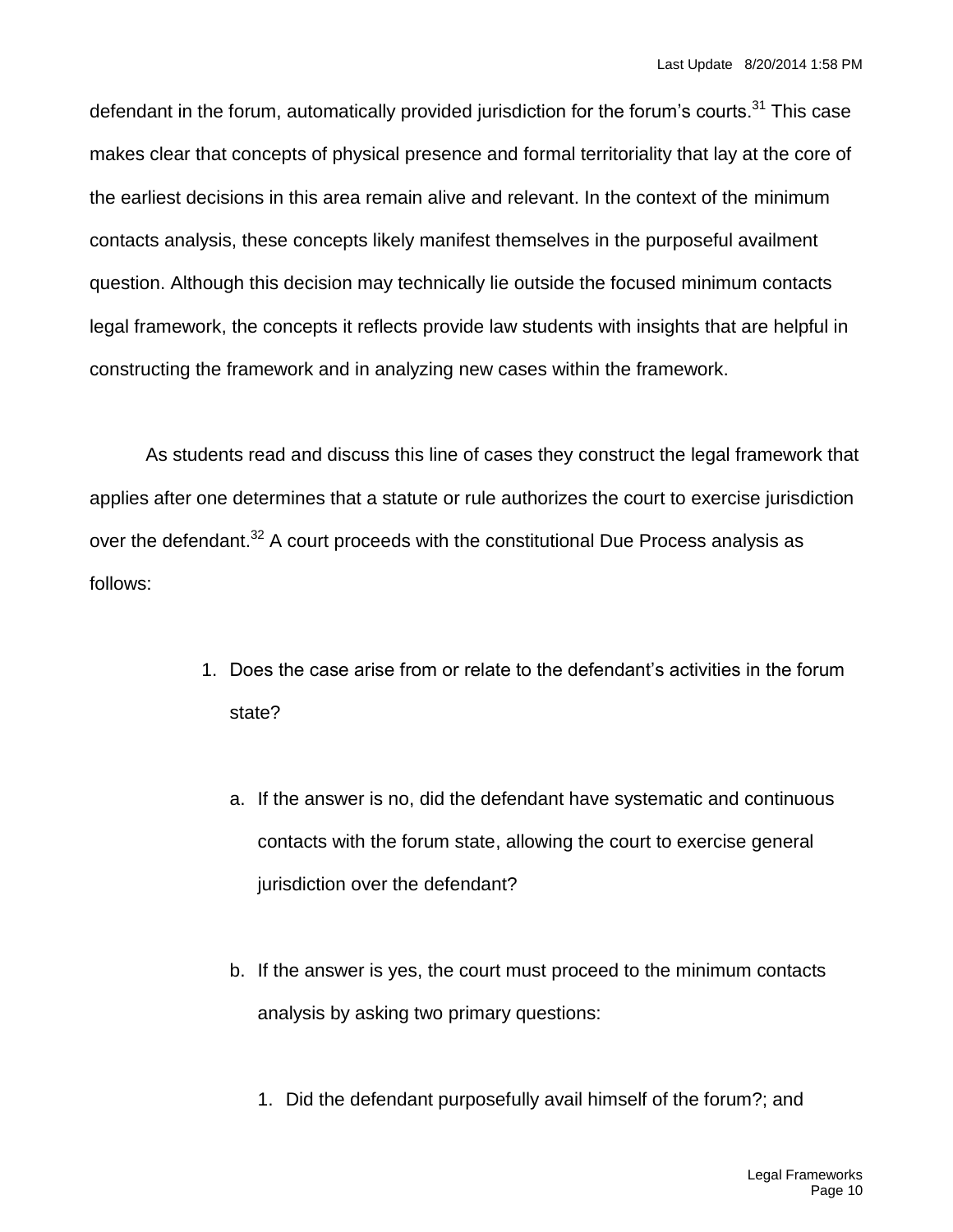2. Would the exercise of jurisdiction over the defendant be reasonable and adequately convenient?

In answering the second question a court assesses several factors:

- The burden placed on the defendant by having to litigate in the forum (this is the primary factor)
- The plaintiff's interest in the forum
- The forum state's interest in the litigation
- Judicial efficiency
- The states' shared interest in achieving justice

The set of questions constitute a legal framework. The construction of the framework provides and defines the boundaries for the analysis of personal jurisdiction, and, in turn, informs the novice law student of the relevant questions that call for rigorous analysis through factual comparisons among precedent cases, policy considerations, and other methods of reasoning that lead to reasonable and coherent conclusions. The framework is the scaffold that supports the formulation of effective arguments. It is the playing field upon which analysis and argument take place.

The resulting framework, with its short list of questions, appears simple. But this appearance is deceptive. The process of constructing the framework raises difficult questions about its structure and coherence. Beginning with the Burger King case,  $33$  for example, the Court is not clear whether the two questions within the minimum contacts test are independent of one another or interrelated. The Court indicates that there may be a sliding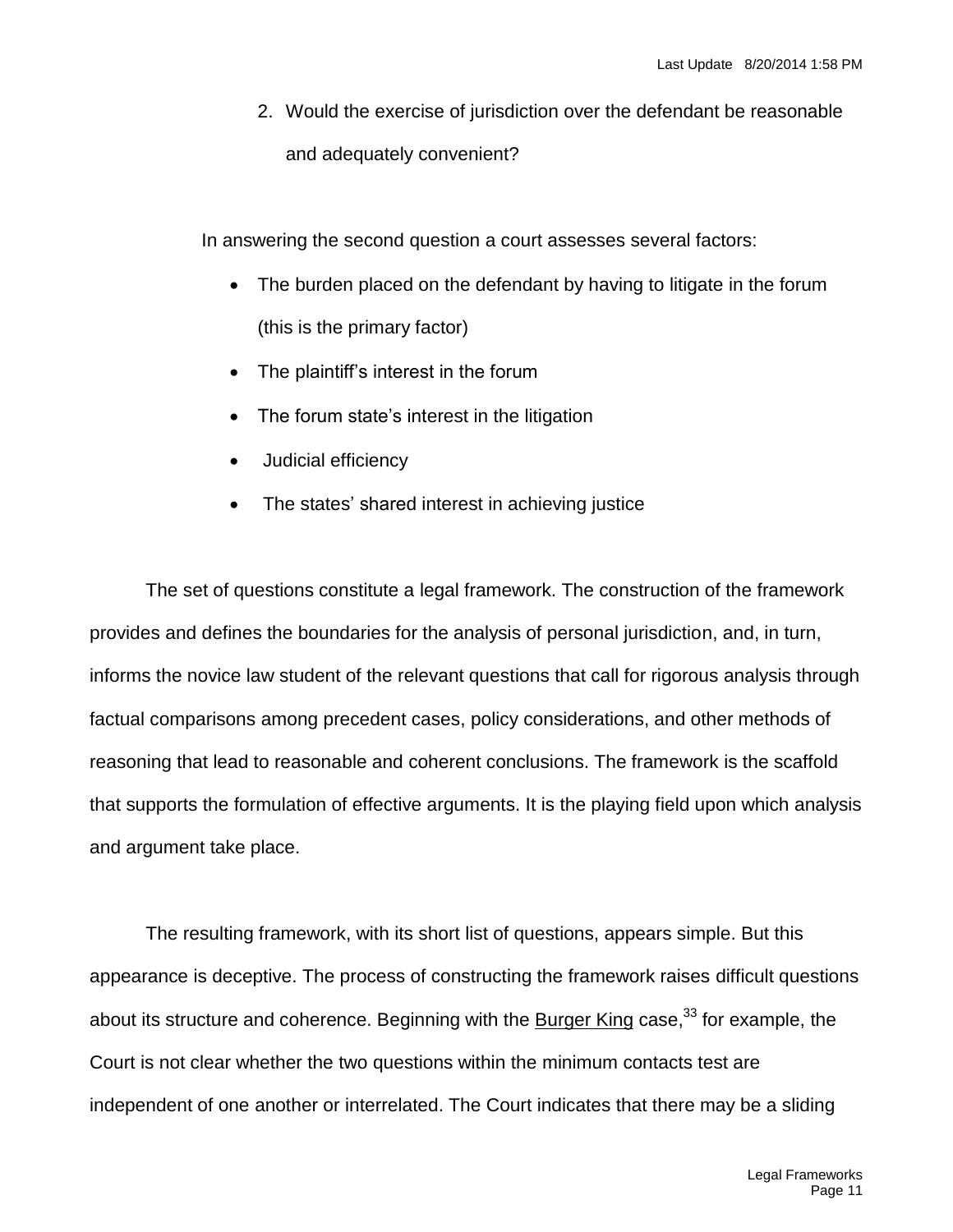scale relationship. For example, it may be that a high degree of reasonableness would overcome a low level of purposeful availment in the forum by the defendant. Some members of the Court appear to reject this idea, seemingly reaching a decision of no jurisdiction as soon as purposeful availment is found to be lacking or very weak.<sup>34</sup>

This ambiguous situation raises a serious question for students: How is this concept, and the ambiguity that surrounds it, reflected in the framework? Answering this question is a struggle for students. That struggle reveals the complexity that lies behind a seemingly simple legal framework. This complexity presents an opportunity for new arguments within, and about, a legal framework. Thus, the construction of a basic and somewhat settled legal framework allows for rich class discussion that opens students' eyes to the value of complexity in formulating creative arguments within the framework itself.

Another example of the construction of a legal framework is provided by the definition of Congress' authority under the commerce clause which provides, in relevant part, that Congress has the power "to regulate Commerce.....among the several states."<sup>35</sup> As with personal jurisdiction, there is a useful line of case decisions in this area. My Constitutional Law class examines six U.S. Supreme Court decisions in chronological order,  $36$  ending just before the Court's latest ruling in this area. $37$ 

The examination of these cases through close reading and class discussion allows the students to construct a legal framework that includes two seemingly separate lines of questions. The courts address these questions when examining Congress' attempt to regulate intrastate, or local, activities. Each of the two lines of questions, as outlined below,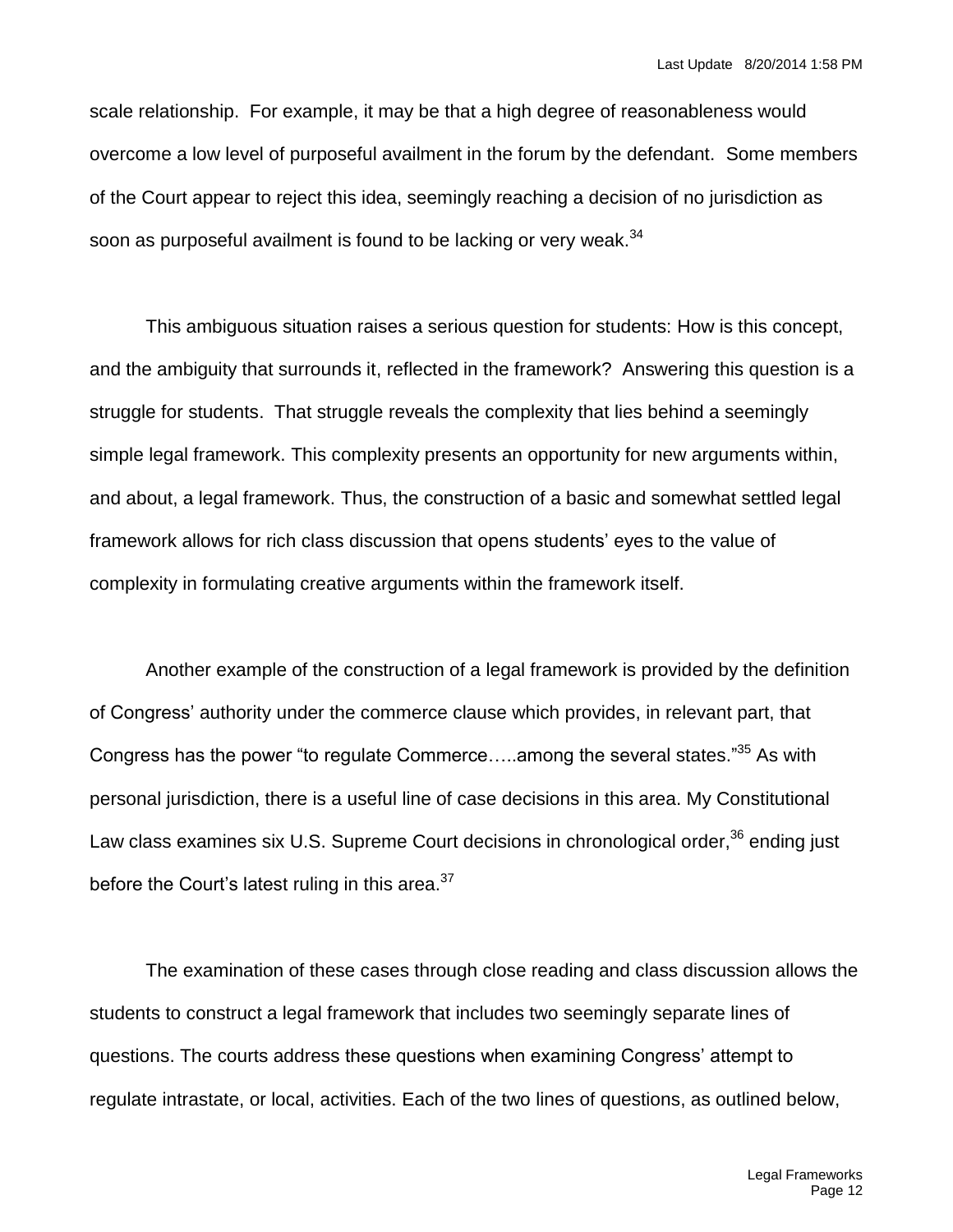provides a separate route to a conclusion about the constitutionality of a federal statute under Congress' commerce power authority.

The first line of inquiry proceeds as follows:

- 1. Does the federal law regulate an activity (vs. inactivity)?  $38$ (If no, Congress is unlikely to have commerce power authority to regulate in this area.)
- 2. If yes, is the regulated activity local or intrastate in nature?  $39$ (If no, Congress is likely to have commerce power authority to regulate the interstate activity directly, without reliance on the Necessary and Proper Clause.)
- 3. If yes, is the regulated local activity commercial or economic in nature? $40$ (If no, Congress is not likely to have commerce power authority to regulate the local activity, but see the second line of inquiry below.)
- 4. If yes, does the regulated local activity have a substantial effect on an aspect of interstate commerce?<sup>41</sup>

(If no, Congress is not likely to have commerce power authority to regulate the local activity, but see the second line of inquiry below.)

(If yes, Congress is likely to have commerce power authority to regulate the local activity.)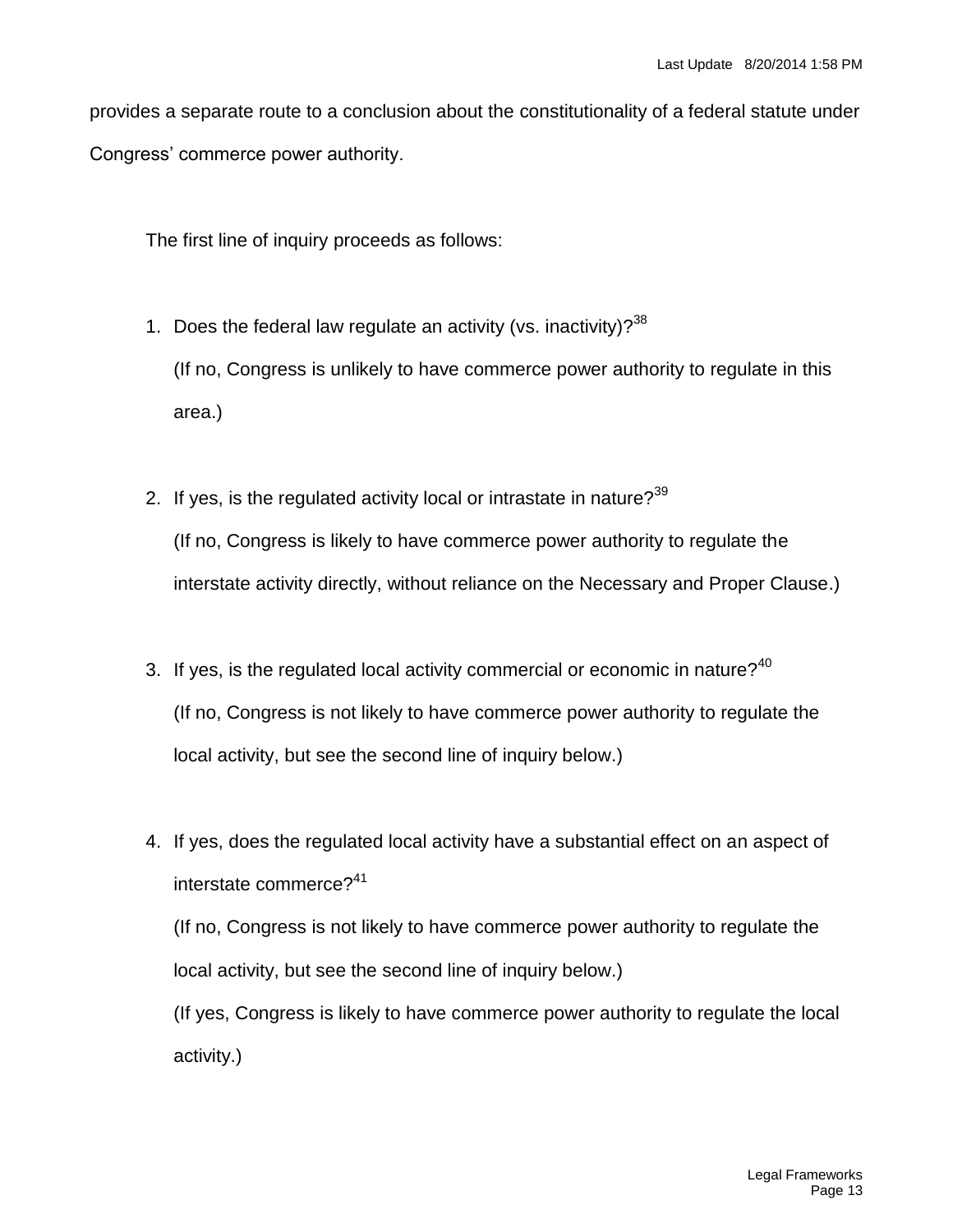The separate second line of inquiry poses the same beginning two questions as the first line, and then proceeds as follows:

3. If yes, is the regulated local activity a component of a larger legislative scheme that regulates interstate commerce/ economic activity? $42$ (Note that this line does not inquire into the economic nature of the regulated activity itself.)

(If no, Congress is not likely to have commerce power authority to regulate the local activity, but see the first line of inquiry above.)

4. If yes, is the regulation of the local activity necessary to secure the effectiveness of the larger legislative scheme? $43$ 

(If no, Congress is unlikely to have commerce power authority to regulate the local activity – but see the first line of inquiry above.)

5. If yes, is the regulation of the local activity appropriate in that it is a plainly adapted means to achieve a legitimate end pursuant to Congress' power to regulate interstate commerce?<sup>44</sup>

(If no, Congress is unlikely to have commerce power authority to regulate the local activity, but see the first line of inquiry above.)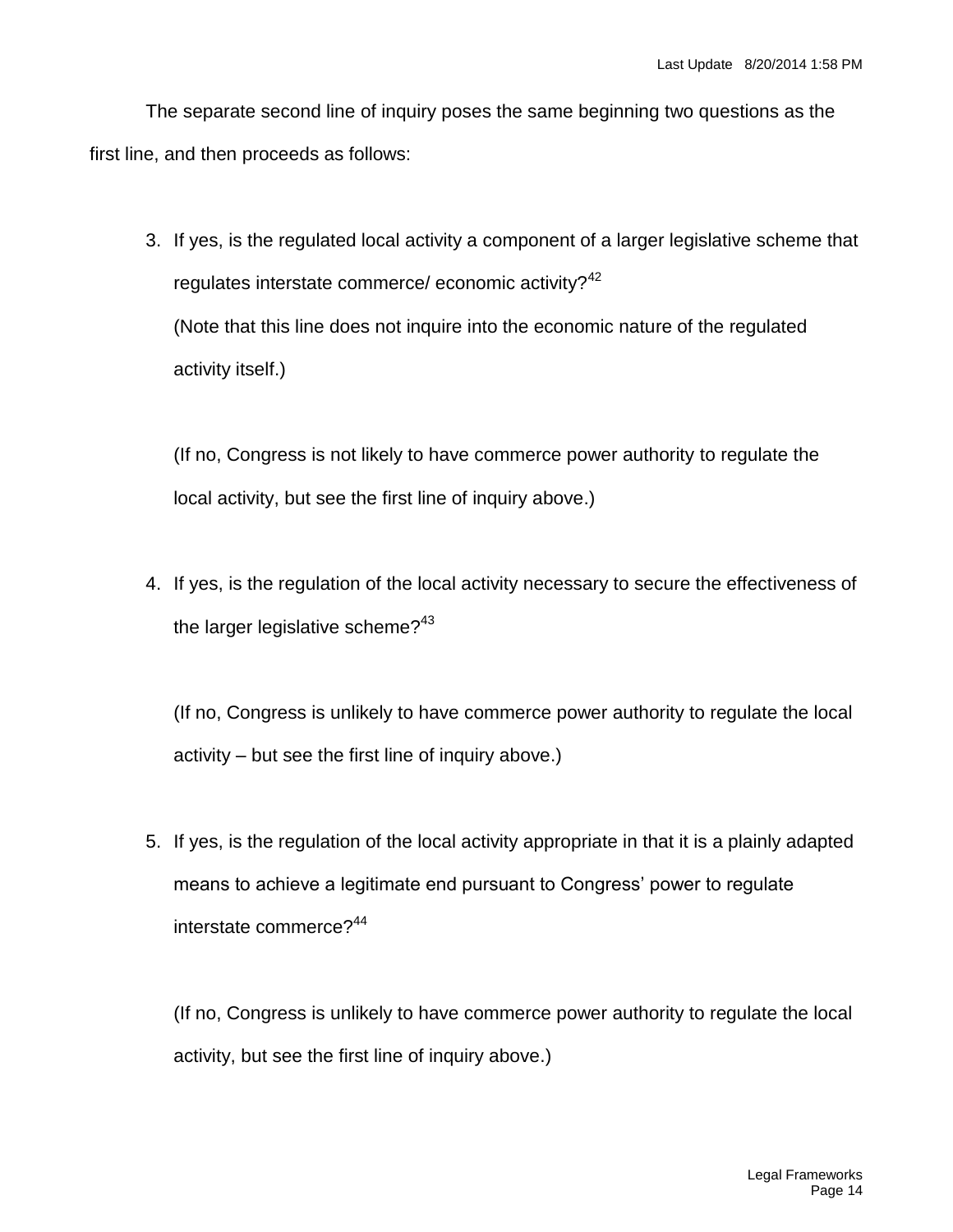6. If yes, is the regulation of the local activity proper in that it does not violate any other constitutional principle such as federalism /state sovereignty?<sup>45</sup>

(If no, Congress is unlikely to have commerce power authority to regulate the local activity.)

(If yes, Congress is likely to have commerce power authority to regulate the local activity.)

The questions posed within the two lines of inquiry constitute a legal framework. Beginning law students struggle to develop this framework through case reading and discussion. However, once they have constructed it, they can use it to analyze and assess new cases. The Sebelius case provides students an opportunity to do this.

In Sebelius, the U.S. Supreme Court addressed a challenge to the requirement in the federal Affordable Care Act that individuals purchase health insurance.<sup>46</sup> As part of their challenge, the plaintiffs asserted that Congress did not have commerce power authority to enact the individual mandate. Having developed the relevant legal framework, students can examine the facts of Sebelius and predict the Court's analysis and decision. Students quickly focus on the first question in each of the framework's two lines of inquiry – Does the federal law regulate activity? They realize that this case involves Congress mandating individuals do something they have, as yet, failed to do – purchase health insurance. If this failure is viewed as activity, the students realize that Congress is likely to have authority under either line of inquiry because this activity is economic in nature and has substantial effects on interstate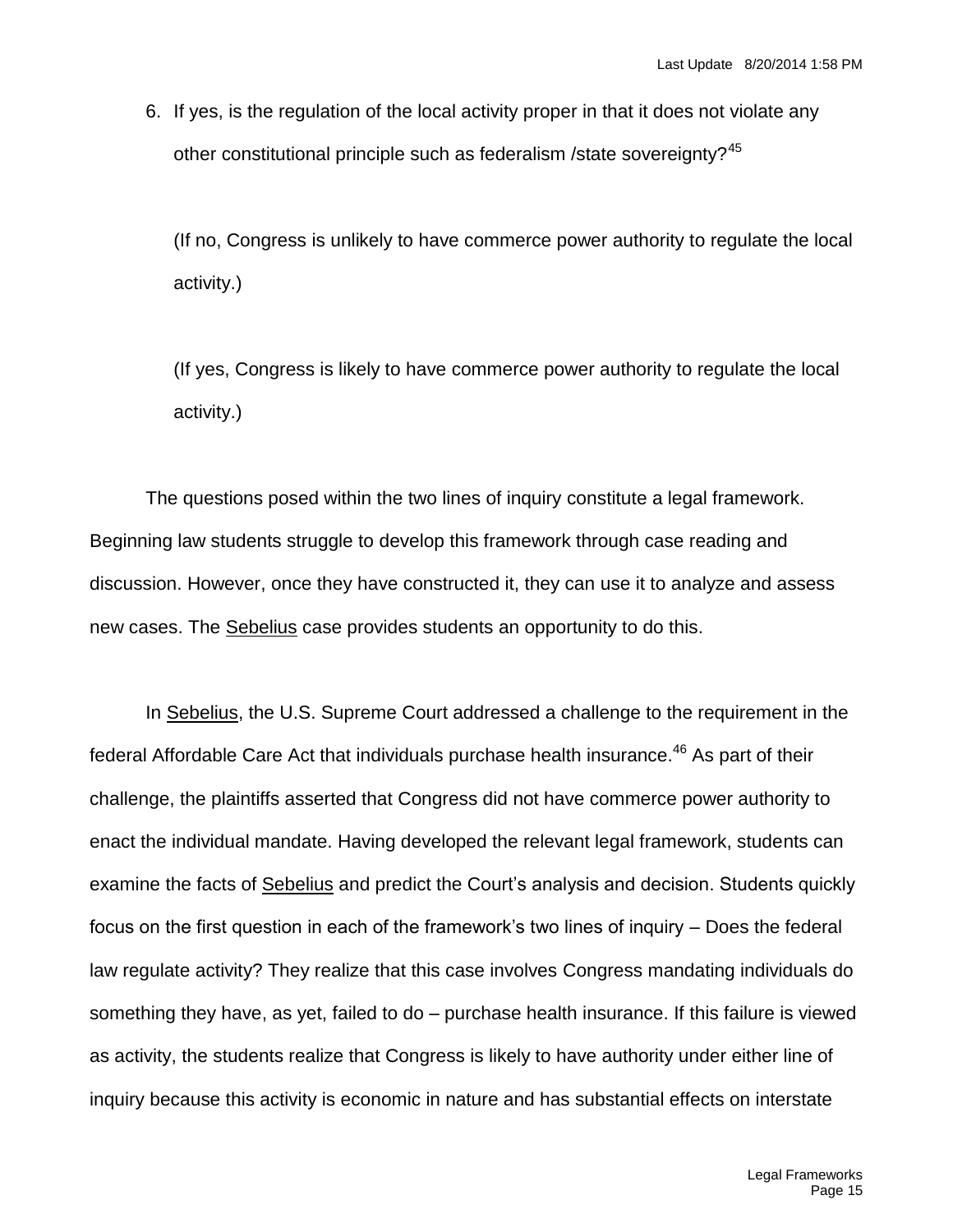commerce, and because regulation of this activity is an essential component of a larger legislative scheme that regulates interstate commerce.

Once students read the Court's opinions in Sebelius, they are comforted that the majority, dissent, and concurring opinions speak in terms of, and ask questions from, the legal framework they have developed. $47$  They also are satisfied that the Court focuses on the activity/inactivity distinction as they have predicted. Thus, the legal framework does a great deal of work for the students in helping them to understand both the language and the reasoning of the Court, even if they may not agree with the result, namely, that failure to purchase insurance is not activity. They have developed a tool that not only allows them to formulate coherent arguments within the bounds of case precedent, but also allows them to understand a new case decision.

In addition, students can perceive, and begin to comprehend, explanations of, or changes to, the legal framework. For example, the majority opinion in Sebelius provides insight into the last question in the second line of inquiry. The majority explains that the individual mandate is not "proper" under the Necessary and Proper Clause which provides the foundation for the line of inquiry.<sup>48</sup> Even though the mandate does not violate the Constitution by commandeering state agents, as the dissent points out, it is still not proper because it is not a measure "derivative of, and in service to, a granted power"<sup>49</sup> – here the commerce power. Thus, the majority explains how the word "proper" should be interpreted for purposes of answering the last question in the framework.<sup>50</sup>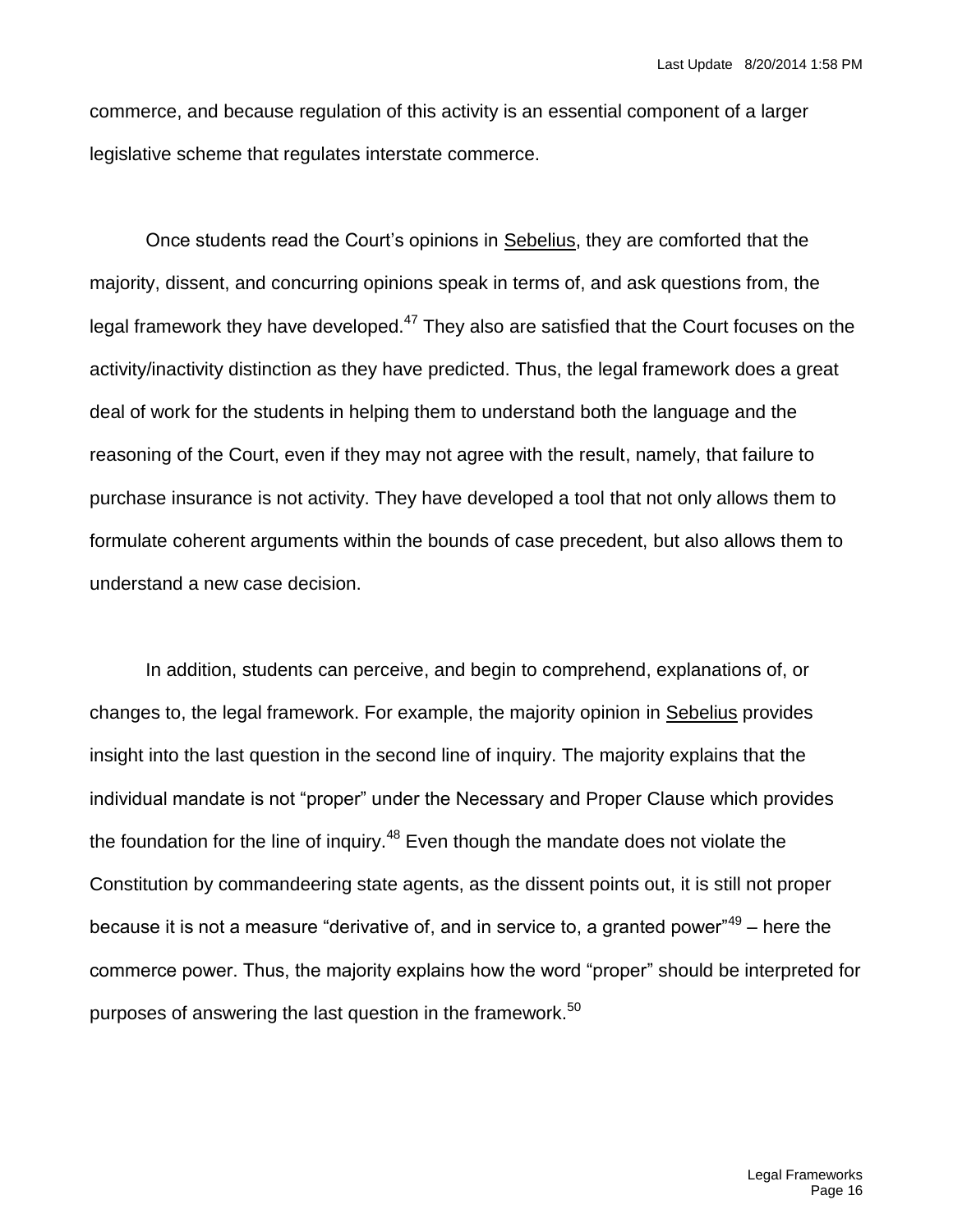A further example of an explanation of the second line of inquiry is provided by Justice Scalia's separate opinion.<sup>51</sup> (Justice Scalia had previously provided a seemingly expansive area of operation for the second line of inquiry in his concurring opinion in Raich <sup>52</sup>- a case in which the Court held that Congress had commerce power authority to regulate marijuana grown in small amount for one's own use). In Sebelius, Justice Scalia addresses the fourth question by explaining that the mandate is not a necessary component of the larger legislative scheme that regulates interstate commerce authority. Distinguishing Raich, he asserts that the individual mandate was not the only practicable way of reducing health insurance premiums and securing insurer profitability. In his view, Congress could have used other measures to achieve its goals. Thus, the answer to the fourth question in the legal framework -- asking whether the challenged regulation is necessary to secure the effectiveness of a larger legislative scheme -- is "no," and Congress does not have authority to enact the regulation pursuant to its commerce power.<sup>53</sup> By studying and discussing Justice Scalia's opinion, students gain a deeper understanding of a part of the legal framework they have constructed.

A third, and final, example of the construction of a legal framework is provided by another area of constitutional law -- dormant commerce clause doctrine. In this area, the courts protect both Congress' commerce power and interstate commerce itself from state or local regulation that interferes with interstate commerce.<sup>54</sup>

A line of cases in this area provides students with the raw material to construct a legal framework.<sup>55</sup> In deciding these cases, the courts appear to raise a set of questions that they address roughly in the order provided here: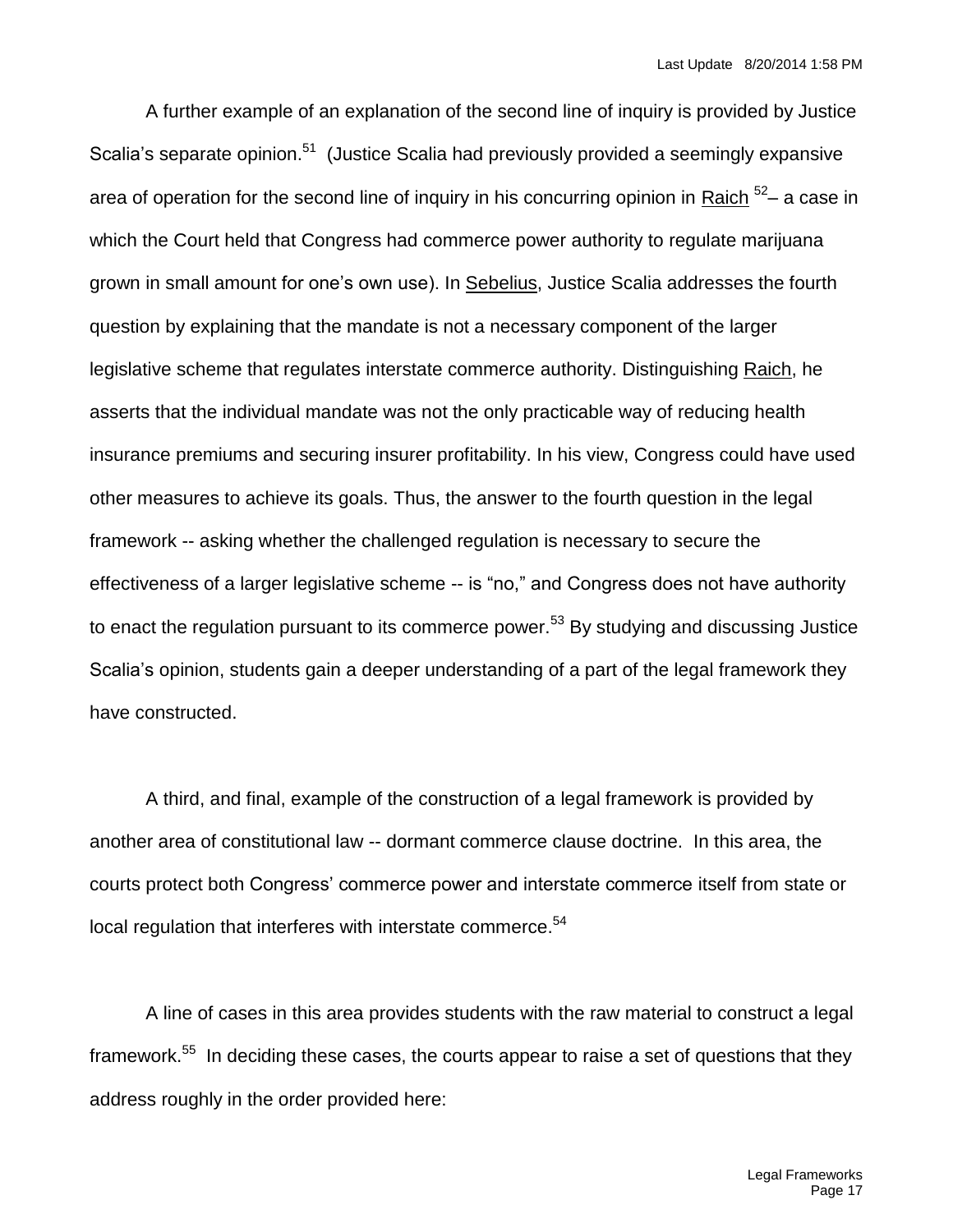- 1. Does the state or local law discriminate against out-of-state persons and/or interstate commerce, or is it an evenhanded measure that has only incidental effects on interstate commerce?<sup>56</sup>
	- a. If the state or local measure is discriminatory, the measure is per se invalid, unless one of the following two questions is answered in the affirmative:
		- *i.* Is the state or local government acting as a market participant through its action rather than as a market regulator? $57$

(If no, the measure is likely invalid, but see the next question.) (If yes, the measure is valid.)

*ii.* Does the discriminatory state or local measure favor only a public entity that performs a traditional government function?<sup>58</sup>

(If the answer is no, the measure is likely invalid, but see the previous question.)

(If the answer is yes, the measure is examined under the Pike balancing test articulated in the question below.)<sup>59</sup>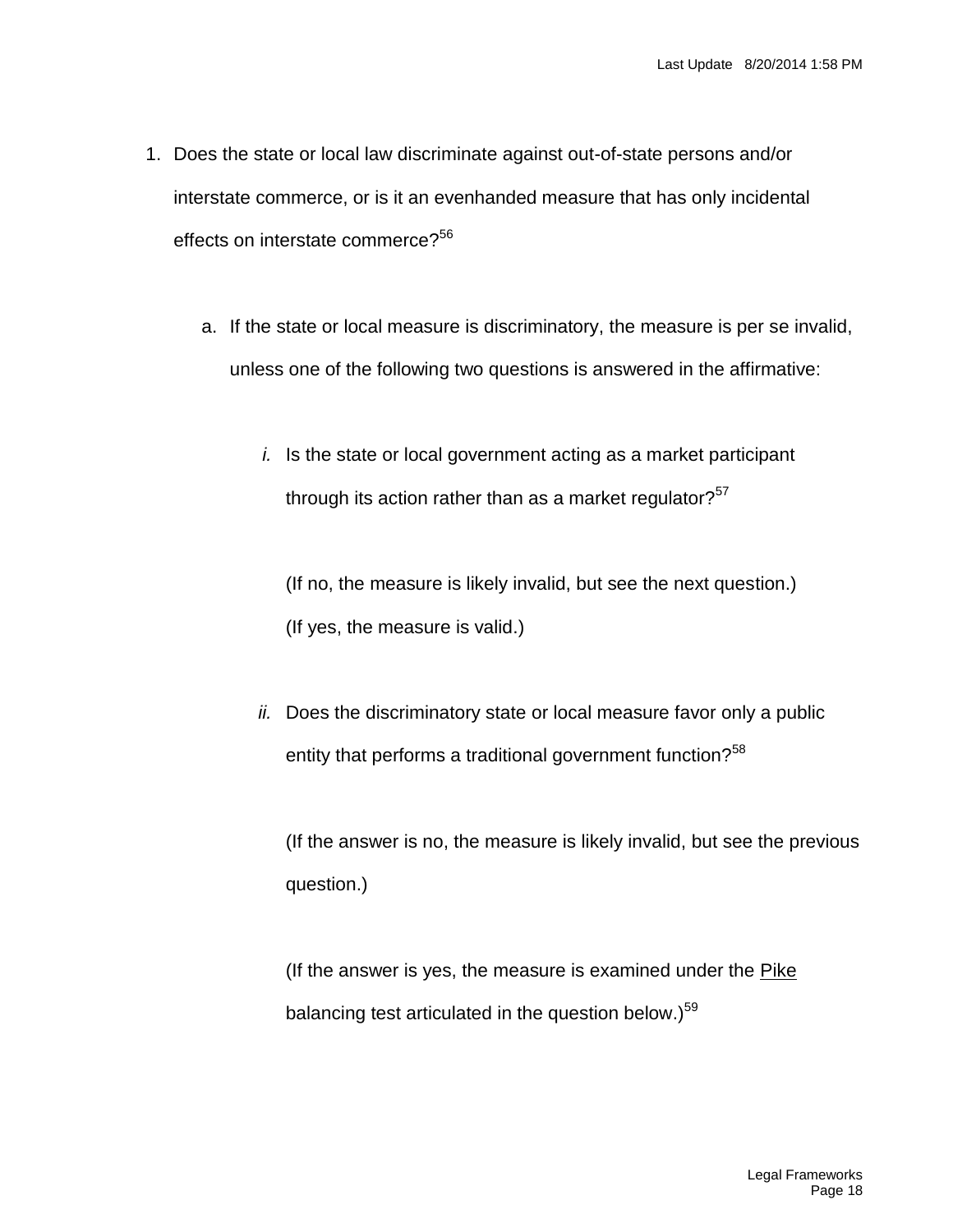2. If the answer to the initial question (question 1. only) is no, in that the measure is evenhanded with only incidental effects on interstate commerce, the measure is examined under a balancing test that asks the following question:

Does the evenhanded measure impose burdens on interstate commerce that are clearly excessive in relation to the measure's putative local benefits? $60$ 

(If the answer is yes, the measure is invalid.)

(If the answer is no, the measure is valid.)

The questions above constitute a legal framework. However, the courts have not provided a comprehensive analysis, or even clarity, in this area. The courts appear to be uncomfortable with their role in this area – protecting, and perhaps utilizing, a power of Congress in the face of congressional inaction. The discomfort has given rise to messy legal doctrine that the courts fail to explain fully and clearly.<sup>61</sup>

Because of this lack of clarity, students struggle with constructing a legal framework in this area. However, it is an exercise in sophisticated, close-case reading that may yield significant educational benefits. Students become acutely aware of the ambiguity in this area of law. They also can realize the implications of this ambiguity for other constitutional law issues. For example, by the time my students turn to the dormant commerce clause line of cases, they have already studied the Garcia decision, in which the Court found the "traditional government functions" test to be incoherent.<sup>62</sup> As they construct the legal framework in this area, they see the Court rely on this test (see question 1.a.ii. above). Students can ask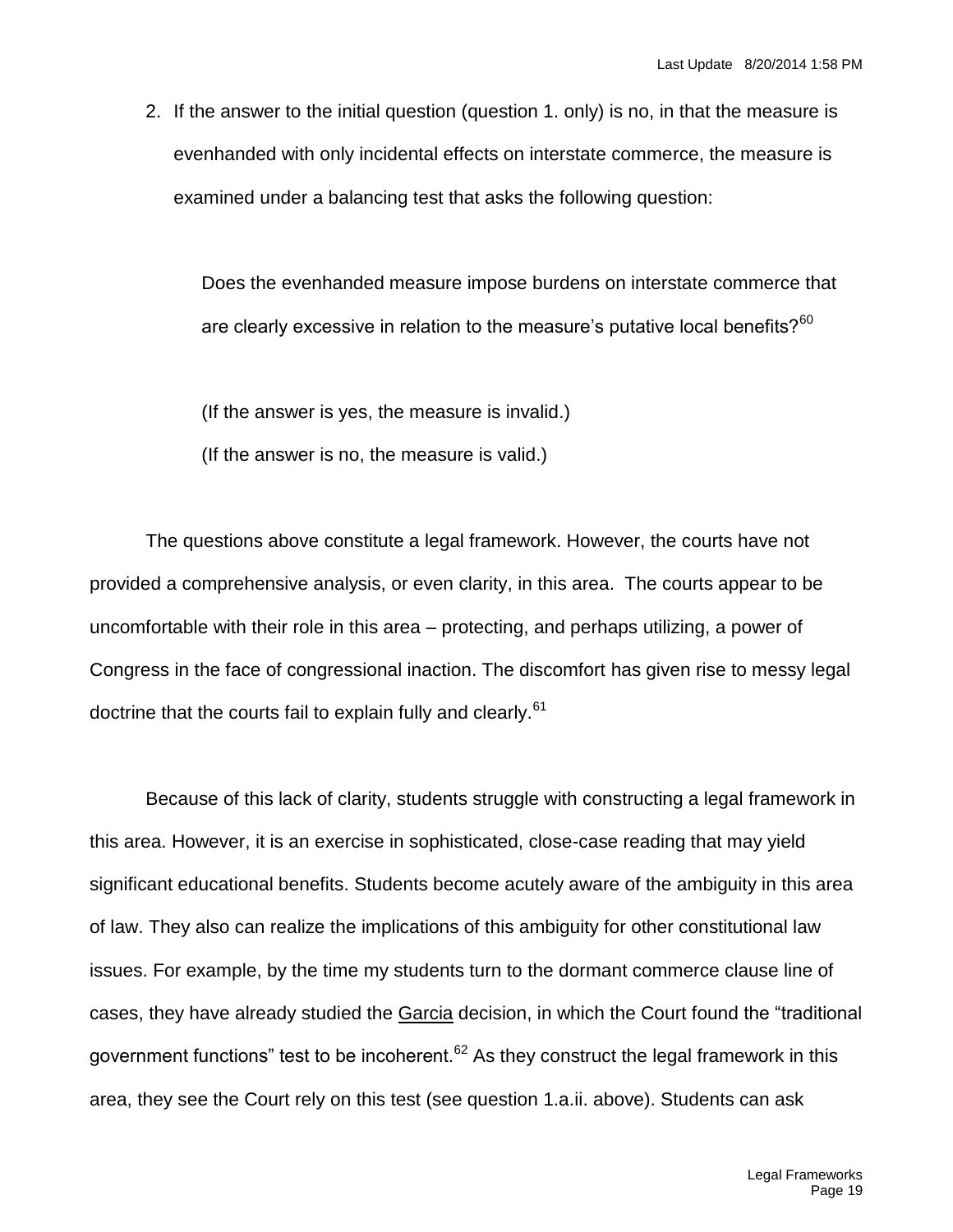themselves whether the Court has effectively overruled Garcia. They can also search for an explanation for the Court's use of the test in one area, but not another, in light of the constitutional text and federalism principles. The bottom line is that the construction of the legal framework in this area allows students to confront the frustrations of legal ambiguity and begin to appreciate such ambiguity for the insights and opportunities it provides for constructing arguments within the bounds of precedent.

As mentioned above, constructing legal frameworks introduces students to the language of the law. To bring this benefit of legal frameworks home in the dormant commerce clause area, I have students read the oral arguments before the Supreme Court in the United Haulers case.<sup>63</sup> The students can relate the dialogue between the advocate and the Court to their legal framework. They realize that the advocates speak in the language of the Court's framework (e.g., traditional governmental functions). Even the ambiguous framework in this area sets the boundary for effective arguments. Students also realize that they have a fairly robust tool that provides them with insights and a new perspective for comprehending cases and constructing arguments in a particular area of law.

Because one constructs legal frameworks from a line of case precedent, these frameworks are inherently unstable. They will change as new cases are decided. Thus, law students eventually realize that there are times to argue outside the bounds set by the frameworks that they have constructed. The trick is to develop the skill to realize when such out-of-bounds arguments are not simply a waste of time and words.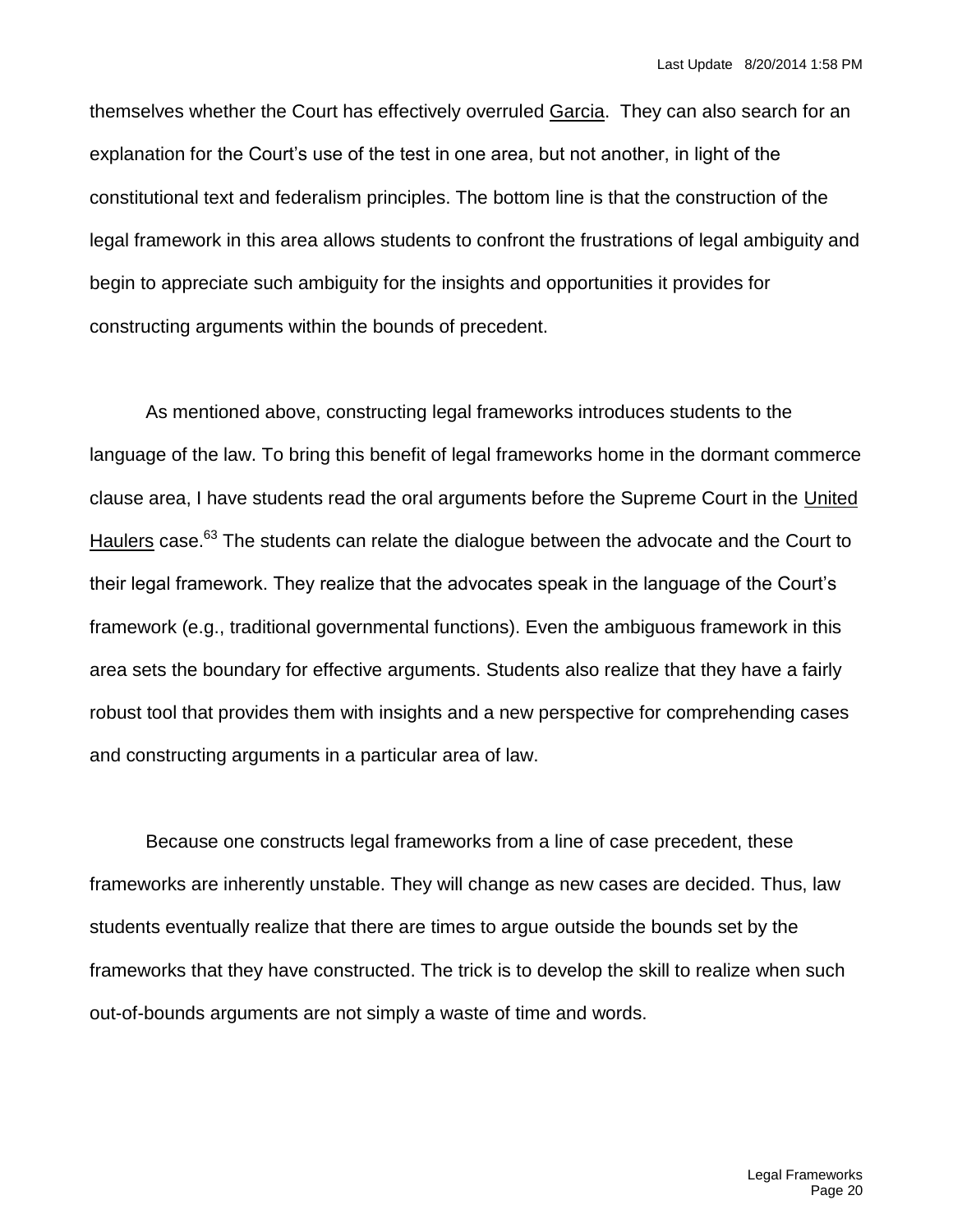One way to develop this skill is to explore practical and policy considerations that may support a change to an established legal framework. For example, in the area of personal jurisdiction the question of whether a court's jurisdiction is reasonable and adequately convenient may be affected by developments in travel and communication. As it becomes easier for defendants to travel to a distant forum and to communicate with witnesses, attorneys, and courts who are located in the distant forum, the need to ask this question may fade, if not disappear. Such developments may lead to a significant change in the legal framework, possibly leading the astute advocate to minimize the time and words spent arguing about the reasonableness and convenience of the forum. This possibility of change would be especially strong when, as now, the courts seem to pay little attention to this question, especially in cases involving domestic defendants.<sup>64</sup>

In contrast, the question of whether the defendant purposefully availed himself of the forum does not appear to be subject to change based on the practical considerations noted above. This question appears to arise from principles of federalism – a basic component of the design of the U.S. political structure. Because it is based on principle, rather than social conditions, it may be less subject to change. This resistance to change is especially likely because it appears that the courts take the relevant principle very seriously, often deciding cases based on the answer to the question arising from the principle.<sup>65</sup> The astute advocate, therefore, would likely spend a good deal of time and words in addressing this question.

The Lopez case in the commerce power area provides a second example of recognizing room for, or likelihood of, change in a legal framework<sup>66</sup>. In Lopez, students see the Court seemingly add a new question to the legal framework. In previous cases, the courts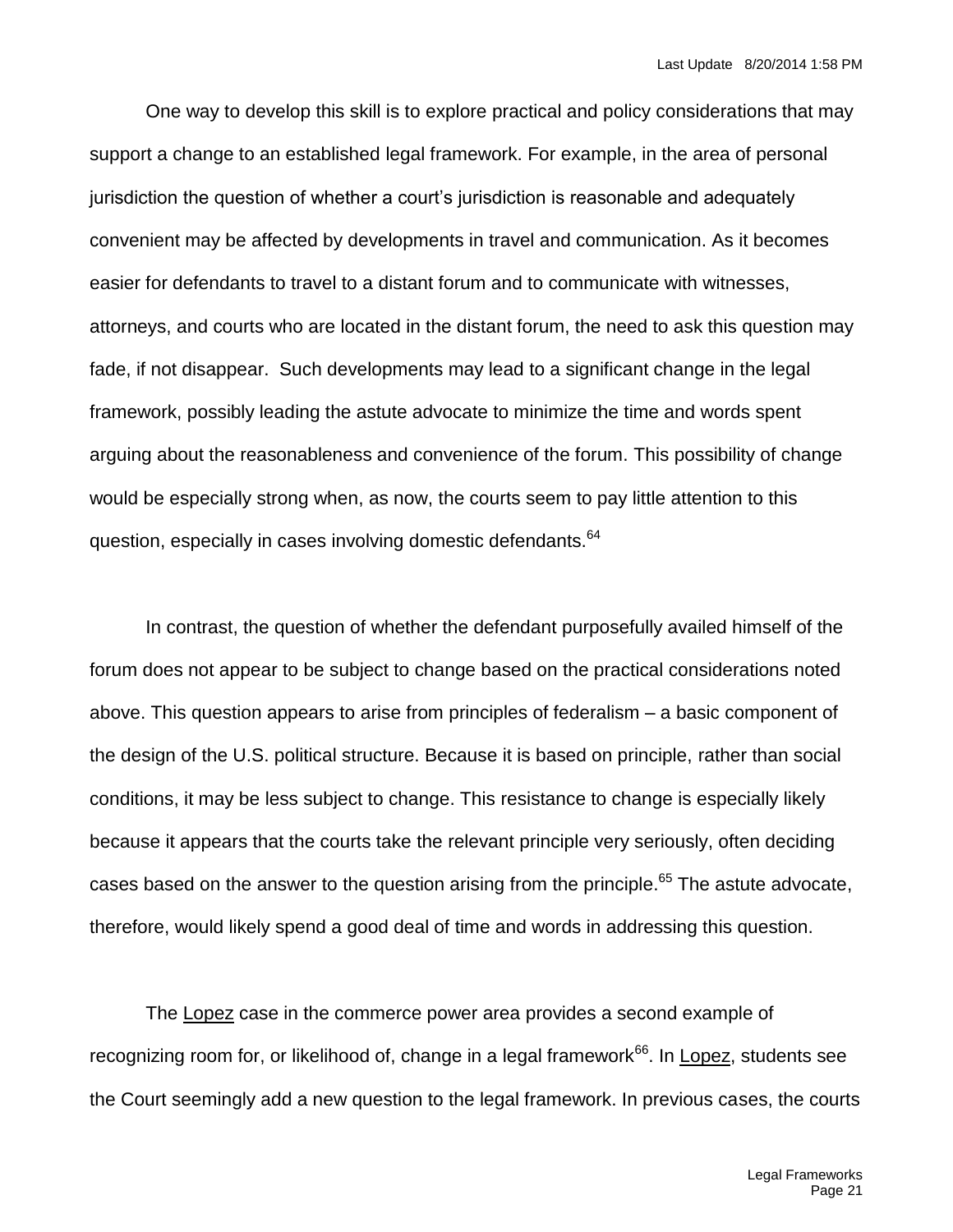had simply asked whether a federal statute regulated a local activity that had substantial effects on interstate commerce in order to determine whether Congress had authority to enact the statute. But principles of federalism seemed to be growing in salience, especially for conservative members of the Supreme Court leading up to Lopez. These principles had given rise to concerns about federal overreach in several areas.<sup>67</sup>

Some asserted that the previous legal framework gave Congress virtually unlimited authority under the commerce power. The time was ripe for the Court, with its somewhat conservative majority, to define a more robust limit on the commerce power. This opened a door to an argument that went outside the bounds of the existing framework. Justice Rehnquist, in his majority opinion, accepted such an argument, adding the question of whether the local activity is economic in nature. This new threshold, categorical test seemed to foreclose commerce power authority over non-economic local activities, even if they had a substantial effect on interstate commerce. (But see the second line of inquiry under the commerce power legal framework described above.) Lopez illustrates the opportunity to construct arguments outside an existing legal framework if attitudes have developed or shifted in a way that makes courts receptive to such an argument.

The skill needed to recognize this receptivity is difficult to teach, but class discussions allow law teachers an opportunity to plant the seed for this development. The instructor must deliberately and actively work with the novice student, with the goal of developing the practical judgment possessed by an expert attorney. It is difficult work, but it can give rise to some of the most interesting and enlightening class discussions.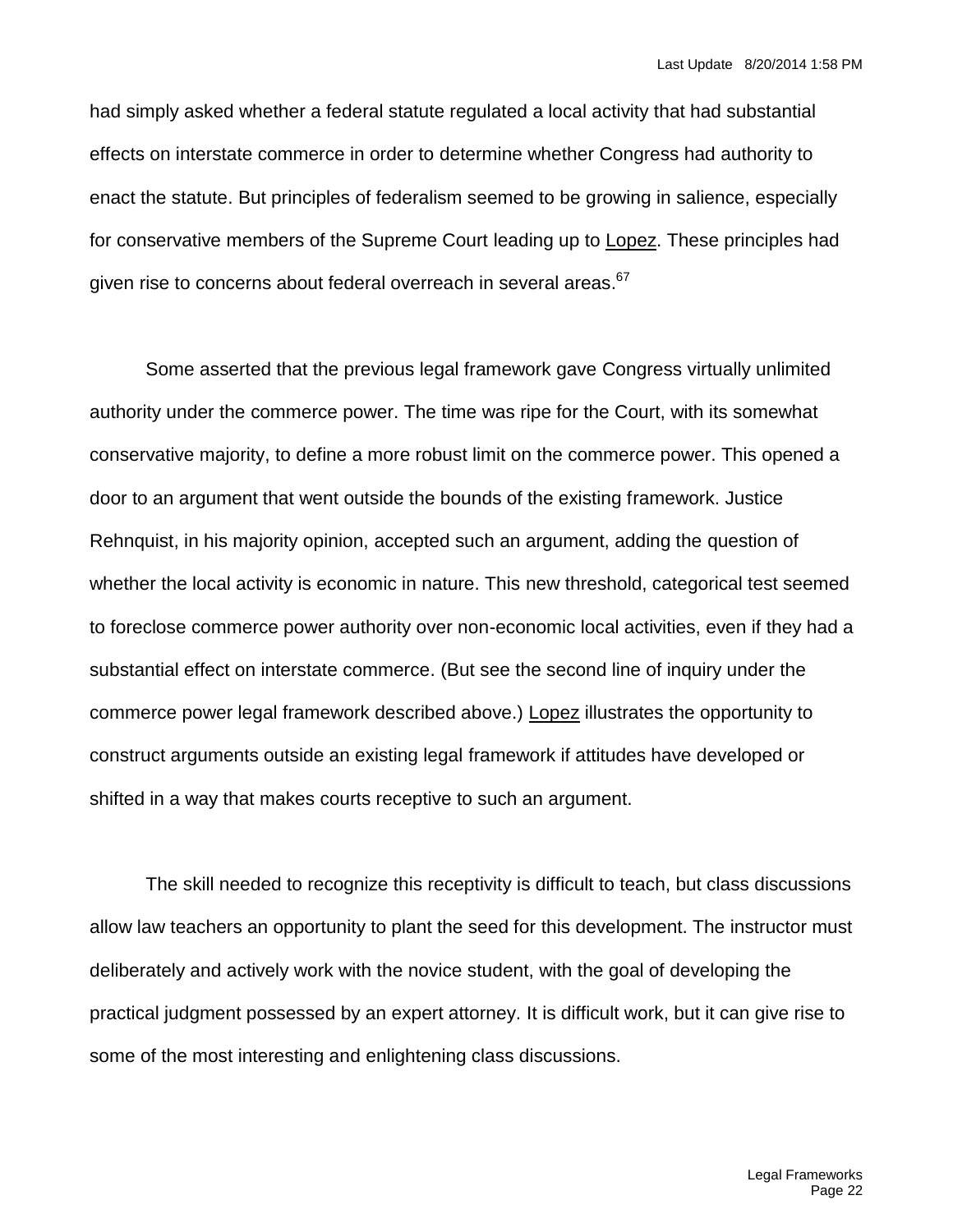While changes in technology and social conditions, along with changes in attitudes and political principles, appear to open the door to arguments that arise outside a current legal framework, compelling individual case facts do not. The Worldwide Volkswagen case in the personal jurisdiction area provides an example.<sup>68</sup> Despite the fact that the plaintiffs were seriously injured in the forum state, hospitalized there, and relatively immobile, the Court decided the case by addressing only the defendant's purposeful availment, finding that the defendants had not availed themselves of the forum. The Court seemingly refused to shift the framework's initial focus on purposeful availment to an overall assessment of reasonableness that would allow for a serious weighing of the plaintiffs' interest in the forum state.

The Raich case in the commerce power area provides another example.<sup>69</sup> Both of the plaintiffs suffered from serious medical conditions and were in severe pain. They found their only relief by consuming marijuana under a doctor's treatment. A doctor for one plaintiff believed that forgoing cannabis treatments would certainly cause that plaintiff excruciating pain and could prove fatal.

Federal law made the plaintiffs' use of marijuana illegal. Federal officials actively targeted one plaintiff's home, seizing and destroying six cannabis plants. The plaintiffs brought suit in federal court, challenging the federal law.

The Supreme Court recognized the plaintiffs' sympathetic situation to some extent, but still diligently applied the legal framework to find that Congress had authority to pass a law that criminalized an individual's growing and consuming her own marijuana. In applying the legal framework, the Court refused to find that the plaintiffs' activity was non-economic in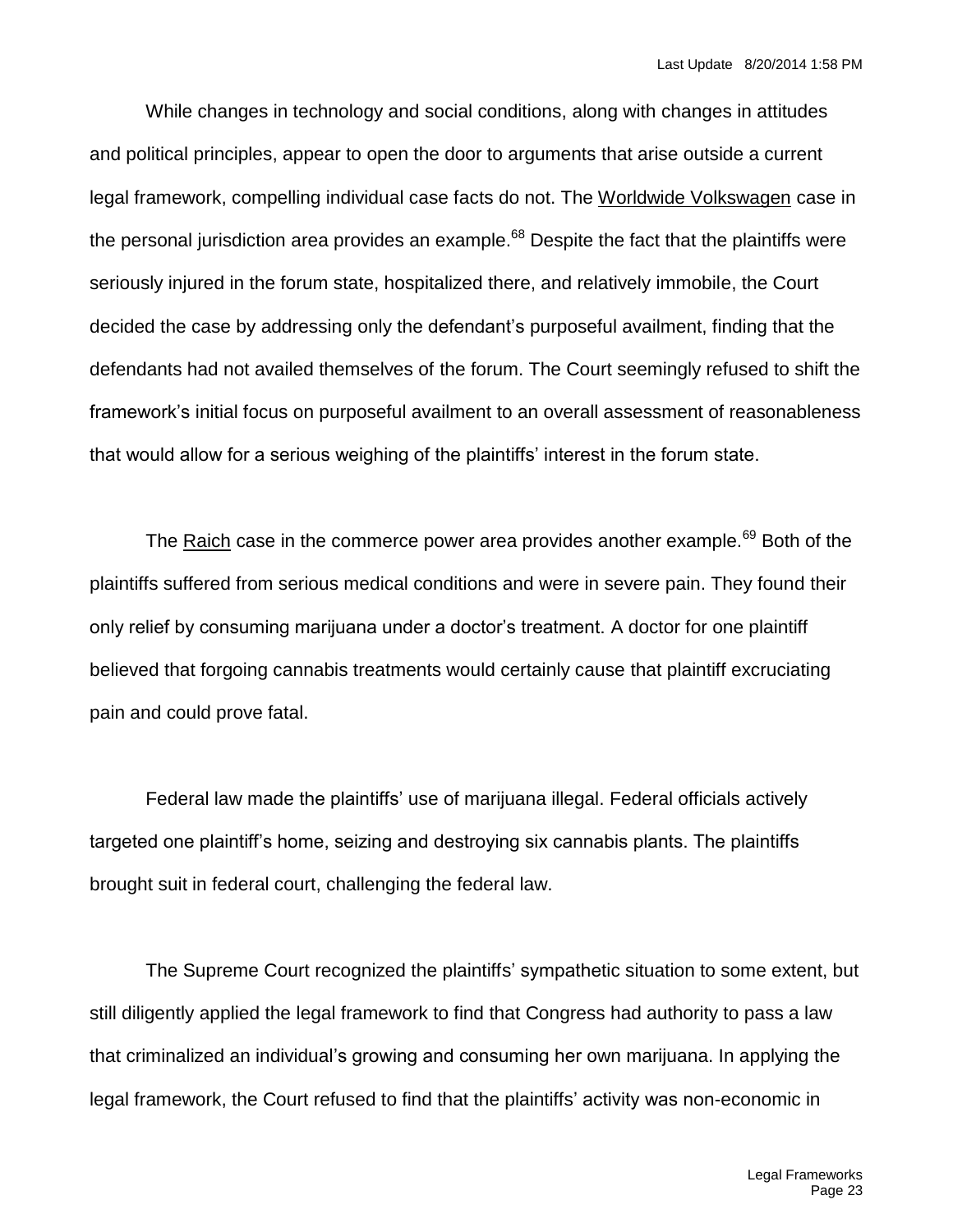nature or that the law as it related to the plaintiffs was not a necessary element of a larger legislative scheme that regulated interstate commerce and thus beyond Congress' commerce power authority. The Court refused to stray outside the framework in a way that allowed recognition of the plaintiffs' rather compelling need to use marijuana for pain relief.

Such judicial loyalty to a legal framework in the face of sympathetic facts fuels critiques of the courts – both their reasoning and results. This criticism is often the starting point for critical legal analysis.<sup>70</sup> In following a framework, the courts can appear insensitive to the facts of a particular case, inflexible, and even biased.

But it is important to recognize that the construction, along with the rigorous application and consideration of a legal framework is the necessary first step in effective critiques of judicial opinions and the law: the framework opens the door for the legal critique. Novice law students can realize this role of a legal framework through open and patient class discussions. But before a deep, sophisticated critique can occur, students must construct the relevant framework. The skill of constructing a legal framework lies at the core of rigorous analyses and discussions.

In summary, legal frameworks serve several important functions in connection with educating novice lawyers. The primary function is to define the boundaries for constructing relevant and effective legal arguments. By using case precedent to recognize the questions that the courts ask in addressing a particular issue, and the order in which the courts ask the relevant questions, a law student defines the boundaries for legal analysis and argument.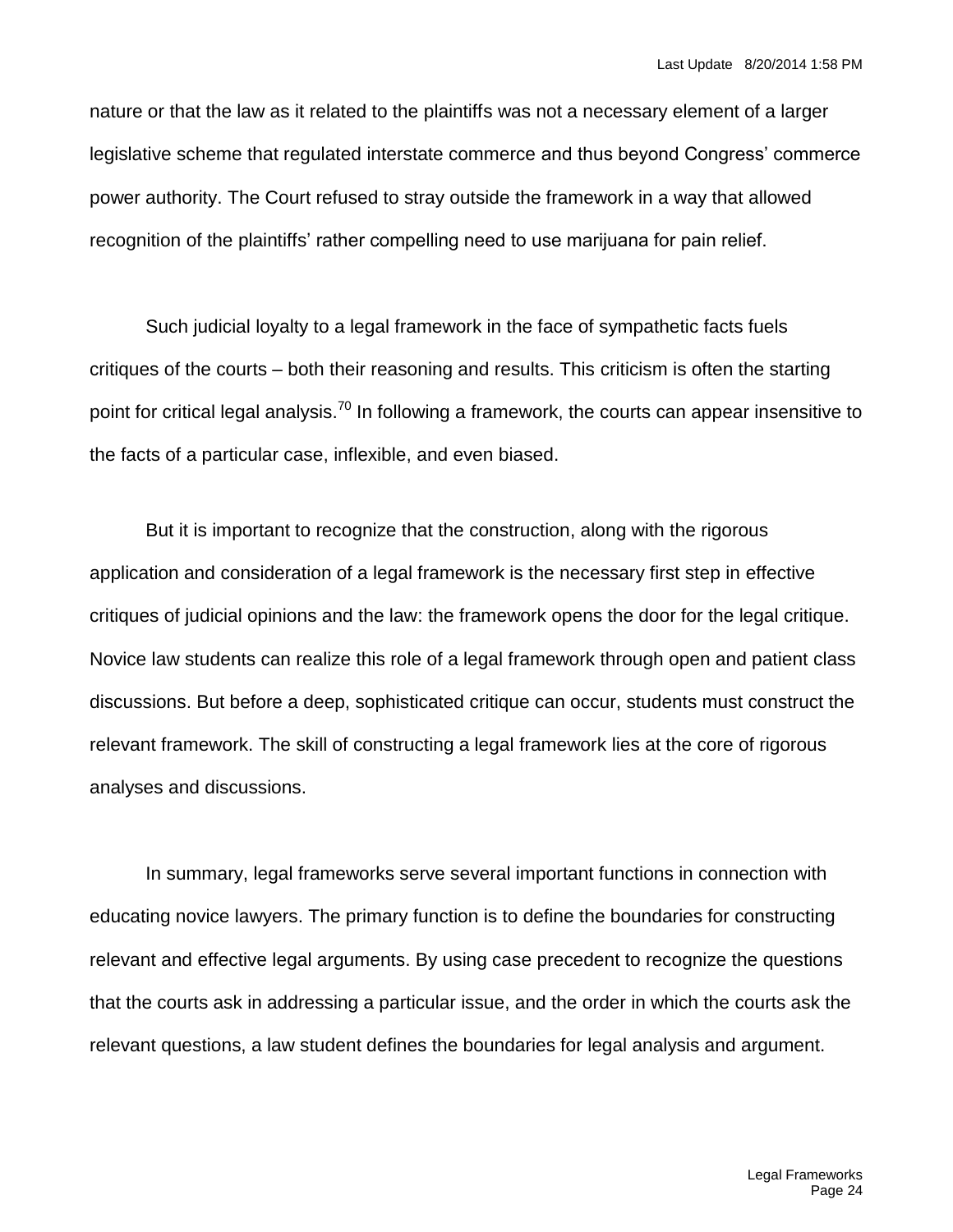Recognizing and staying within the bounds of precedent allows a law student to be efficient in analyzing a particular issue and effective in making legal arguments.

An important secondary function of legal frameworks is to allow novice lawyers to know when they are departing from case precedent. Thus, legal frameworks provide a starting point for critique of current law and for the construction of creative, sophisticated arguments for change. By constructing and knowing a particular legal framework, a student can begin to recognize how new considerations and arguments may justify a departure from the previously accepted approach. This allows for deeper insights into, and enhanced discussion of, the legal precedent.

This recognition also allows a student to begin to develop the skill of practical judgment concerning the likely effectiveness of arguments that rely on factors that exist outside the current legal framework. The student can begin to assess if the time is right for such an argument, asking if the argument is sustained by more than sympathetic or otherwise compelling facts. Have social conditions changed in a way that supports an argument outside the current framework? Have attitudes, principles, or policies shifted in a way that supports the argument? These questions arise in reference to a particular legal framework, thus indicating the importance of knowing and understanding the framework.

Another secondary function of legal frameworks is to introduce students to the role and value of case precedent. By using a line of cases to construct a useful legal framework, students come to appreciate precedent. It is the raw material for the scaffold that will support effective analyses and arguments.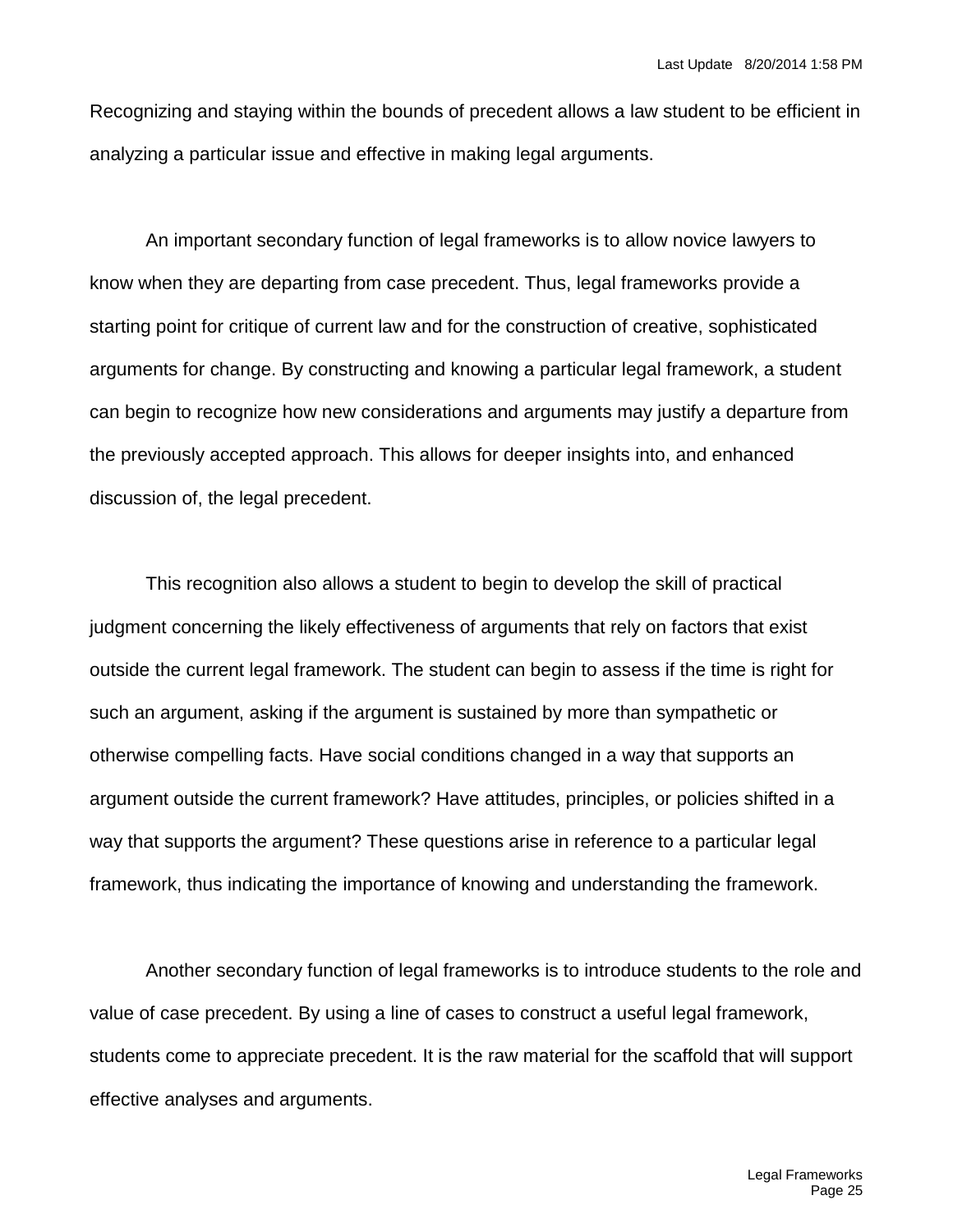And, as mentioned above, the construction of legal frameworks introduces students to the language of law. Courts and lawyers employ many terms of art in posing the questions that constitute a legal framework. By recognizing and using these terms (e.g., "purposeful availment") in their work to construct frameworks, novice law students learn a new language. By developing this language, students gain the capacity to frame their arguments in terms that are understandable and effective for a legal audience.

In conclusion, the construction of legal frameworks from a line of precedent cases provides law students with important educational benefits. Legal educators need to teach this fundamental skill even if it simply reflects a long tradition in law teaching and is nothing new. This basic aspect of legal education should not be lost. It should, rather, be improved. However, the traditional Socratic, or case-dialogue, method of law teaching is likely not the most effective way to develop the skill of constructing legal frameworks.<sup>71</sup> In fact, there are indications that legal educators can use supplemental or alternative methods to achieve more significant learning gains in this area  $-$  the larger subject of this book.<sup>72</sup> In exploring new teaching methodologies and approaches, however, we should not lose sight of this basic learning goal for novice law students.

l

 $^1$  See DOROTHY H. EVENSEN ET AL., DEVELOPING AN ASSESSMENT OF FIRST-YEAR LAW STUDENTS' CRITICAL CASE *READING AND REASONING ABILITY: PHASE 2,* at 4(Law School Admissions Council Grants Report 08-02, Mar. 2008), *available at* http://www.lsac.org/docs/default-source/research-(lsac-resources)/gr-08-02.pdf (defining "cross-case reasoning" as "[the ability] (a) to construct accurate representations of multiple, closely related cases, (b) to detect indeterminacies of interpretation arising between or among them, and (c) to distinguish more from less purpose-relevant questions about their relationships to each other."). For a discussion of cross-case and other similar forms of reasoning, *see* David J. Herring & Collin Lynch, *Teaching Skills of Legal Analysis: Does the Emperor Have Any Clothes?,* 18 LEGAL WRITING 85 (2012).

<sup>2</sup> *See e.g.* WILLIAM M. SULLIVAN ET AL., EDUCATING LAWYERS: PREPARATION FOR THE PROFESSION OF LAW 50-54 (Jossey-Bass 2007) (hereinafter *Carnegie Report*); LAWRENCE M. FRIEDMAN, A HISTORY OF AMERICAN LAW 531 (2d ed., 1985).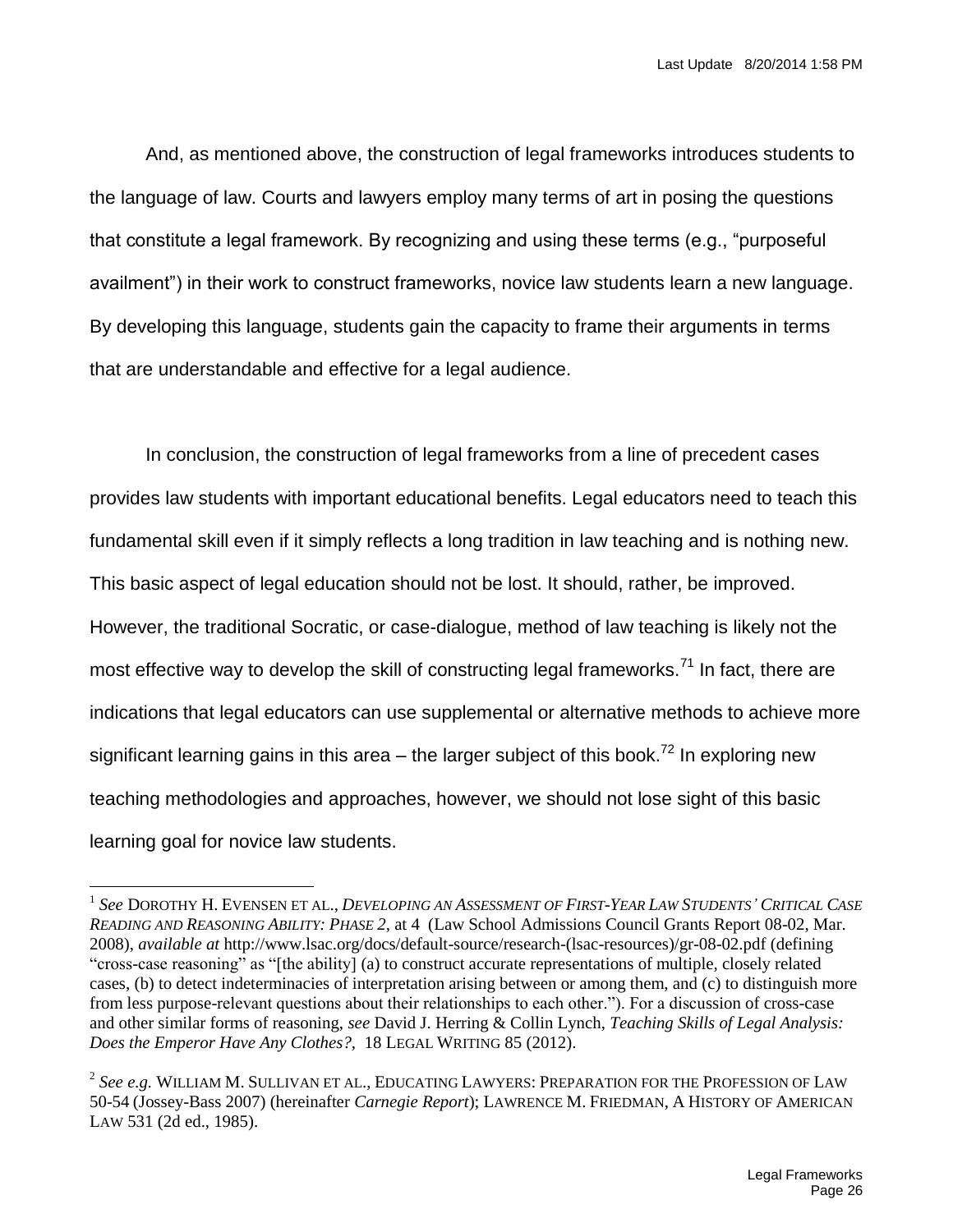3 For a summary of critiques of Socratic dialogue and case methods, *see* John Elson, *The Regulation of Legal Education: The Potential for Implementing the MacCrate Report's Recommendation for Curricular Reform*, 1 CLINICAL L. REV. 363, 384-85 (1994). *See also* Andrew S. Watson*, The Quest for Professional Competence: Psychological Aspects of Legal Education,* 37 U. CIN. L. REV. 91, 123 (1968) (describing the Socratic teacher as "turn[ing] into an enemy to be feared and avoided if possible."); Anthony J. Mohr & Kathryn J. Rodgers*, Legal Education: Some Student Reflections,* 25 J. LEGAL EDUC. 403, 410-412 (1973) (a forum of student perspectives, among them suggestions that the Socratic method promotes incivility).

<sup>4</sup> ROY STUCKEY ET AL., BEST PRACTICES FOR LEGAL EDUCATION 99 (2007) *available at*  [http://cleaweb.org/Resources/Documents/best\\_practices-full.pdf](http://cleaweb.org/Resources/Documents/best_practices-full.pdf) (citing Andrew Petter, *A Closet Within the House: Learning Objectives and the Law School Curriculum, in ESSAYS ON LEGAL EDUCATION (Neil Gold ed.,* 1982)). *See also, e.g.*, WILLIAM M. SULLIVAN ET AL., EDUCATING LAWYERS: PREPARATION FOR THE PROFESSION OF LAW, 77-78 (2007) *quoting and comparing* KARL LLEWELLYN, THE BRAMBLE BUSH 116 (1996)*;* Steven I. Friedland, *How We Teach: A Survey of Teaching Techniques in American Law Schools,* 20 (1) SEATTLE U. L. REV. 1, 28 (1996-1997).

5 *See* Donald E. Elliott, *The Evolutionary Tradition in Jurisprudence,* 85 COLUM. L. REV. 38, 39 (1985) (discussing and summarizing approaches to legal evolution and analogies between biological evolution and the law.

 $6$  RICHARD DAWKINS, THE BLIND WATCHMAKER 4-5 (1987), ([i]f [natural selection] can be said to play the role of watchmaker in nature, it is the blind watchmaker…") For the definition of cross-case reasoning, *see* sources cited *supra* note 1.

7 *See generally e.g.* Oona A. Hathaway, *Path Dependence in the Law: The Course and Pattern of Legal Change in a Common Law System*, 86 IOWA L. REV. 601(2001); *but see e.g.* Michael J. Gerhardt , *The Limited Path Dependency of Precedent*, 7 U. PA. J. CONST. L. 907 (2004-2005) (taking a moderate view of precedent in constitutional law and suggesting that there is a limited path dependency of precedent in constitutional adjudication.).

<sup>8</sup> See Judge Ruggerio Aldisert's discussions of stating the issues and perfecting the argument in crafting appellate briefs. RUGGERIO J. ALDISERT, WINNING ON APPEAL: BETTER BRIEFS & ORAL ARGUMENT 141, 241- 43 (1992); *see also* Aldisert's discussion of logic for lawyers and canons of logic in crafting the brief, *id.* at 292- 294.

**9** *See generally* JACK H. FRIEDENTHAL ET. AL. CIVIL PROCEDURE: CASES AND MATERIALS 75-199 (11th ed., 2013).

**<sup>10</sup>** For the definition of cross-case reasoning, *see* sources cited *supra* note 1.

 $11$  95 U.S. (5 Otto.) 714 (1877).

 $12$  U.S. CONST. amend. XIV, § 1.

 $13$  274 U.S. 352 (1927).

l

 $14$  14 326 U.S. 310 (1945).

<sup>15</sup> *Id.* at 316 (citing Milliken v. Meyer, 311 U.S. 457, 463 (1940)).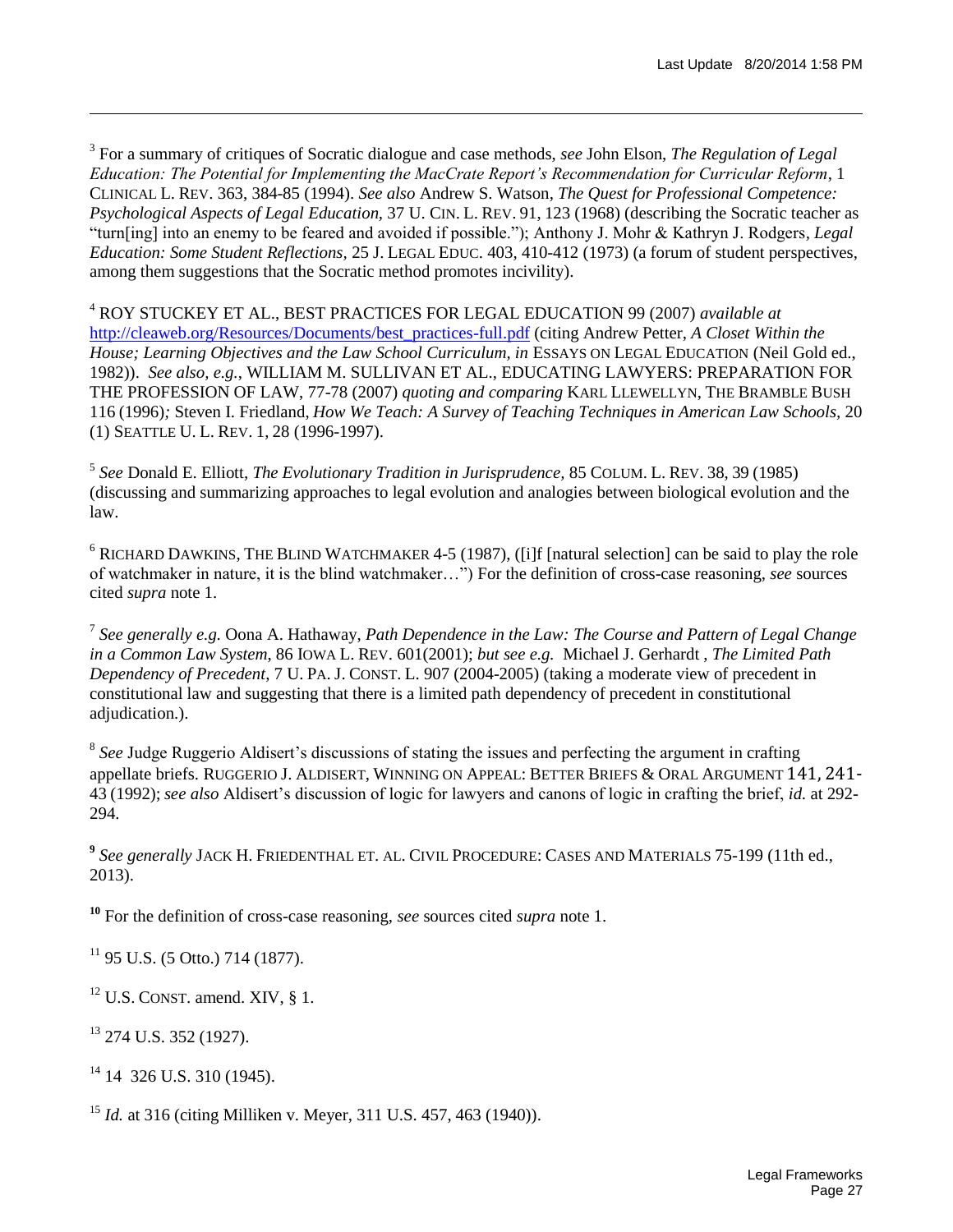<sup>16</sup> For examples of the use of the label, *see e.g.* Stanley E. Cox, *Would That Burnham Had Not Come to Be Done Insane - A Critique of Recent Supreme Court Personal Jurisdiction Reasoning, an Explanation of Why Transient Presence Jurisdiction Is Unconstitutional, and Some Thought about Divorce Jursidiction in a Minimum Contacts World,* 58 TENN. L. REV. 497, 550 (1990-1991); Michael B. Mushlin, *The New Quasi in Rem Jurisdiction: New York's Revival of A Doctrine Whose Time Has Passed*, 55 BROOK. L. REV. 1059, 1115 n. 237 (1990).

<sup>17</sup> *See* World Wide Volkswagen Corp. v. Woodson, 444 U.S. 286, 297-98 (1979); Burger King Corp. v. Rudzewicz, 471 U.S. 462**,** 475 (1985); Asahi Metal Indus. Co. v. Super. Ct., 480 U.S. 102, 122 (1987); J. McIntyre Mach., Ltd. v. Nicastro, 564 U.S. \_\_\_, 131 S. Ct. 2780, 2787 (2011).

<sup>18</sup> For examples of the use of the phrase, s*ee generally e.g.* Harvard Law Review Association, *Due Process Limits on Personal Jurisdiction*, 101 HARV. L. REV. 260, 261 (1987); Martin F. Noonan*, Civil Procedure - Personal Jurisdiction: Evolution and Current Interpretation of the Stream of Commerce Test in the Third Circuit*, 40 VILL. L. REV. 779 (1995).

<sup>19</sup> See *Asahi,* 480 U.S. 102, *J. McIntyre*, 131 S. Ct. 2780.

 $^{20}$  *Id.* 

l

<sup>21</sup> For examples of the use of the label, *see* Paul Eric Clay, *Quest for A Bright Line Personal Jurisdiction Rule in Contract Disputes-Burger King Corp. v. Rudzewicz, 105 S.ct. 2174 (1985),* 61 WASH. L. REV. 703, 708 n.35 (1986)(*citing* J. FRIEDENTHAL, M. KANE & A. MILLER, CIVIL PROCEDURE 125 n.9 (1985)); *see also* Howard B. Stravitz, *Sayonara to Fair Play and Substantial Justice?*, 63 S.C. L. REV. 745, 756 (2012)(discussing "second-branch reasonableness factors").

<sup>22</sup> *E.g. Rudzewicz*, 471 U.S. at 477; *Asahi*, 480 U.S. at 115-116.

<sup>23</sup> *See e.g.*, *WWVW*, 444 U.S. at 293-94; *Rudzewicz,* 471 U.S. at 486-87.

<sup>24</sup> *See Asahi,* 480 U.S. at 112-13.

<sup>25</sup> *See McIntyre*, 131 S. Ct. at 2794 (Ginsburg, J. dissenting).

<sup>26</sup> 26 Perkins v. Benguet Consol. Mining Co., 342 U.S. 437 (1952); Helicópteros Nacionales de Colombia, SA v. Hall, 466 U.S. 408 (1984) ; Goodyear Dunlop Tires Operations S.A. v. Brown, 564 U.S. \_\_\_ , 131 S.Ct. 2846 (2011).

<sup>27</sup> 27 *See e.g.* Mary Twitchell, *Why We Keep Doing Business with Doing-Business Jurisdictions,* 2001 U. CHI. LEGAL F. 171, 191 n. 80 (2001); Charles W. "Rocky" Rhodes, *Clarifying General Jurisdiction,* 34 SETON HALL L. REV. 807 (2004).

<sup>28</sup> *Helicopteros*, 466 U.S. at 416-17 ; *Goodyear,* 131 S.Ct. at 2851.

 $29$  433 U.S. 186 (1977).

<sup>30</sup> *Id.*

 $31$  495 U.S. 604 (1990).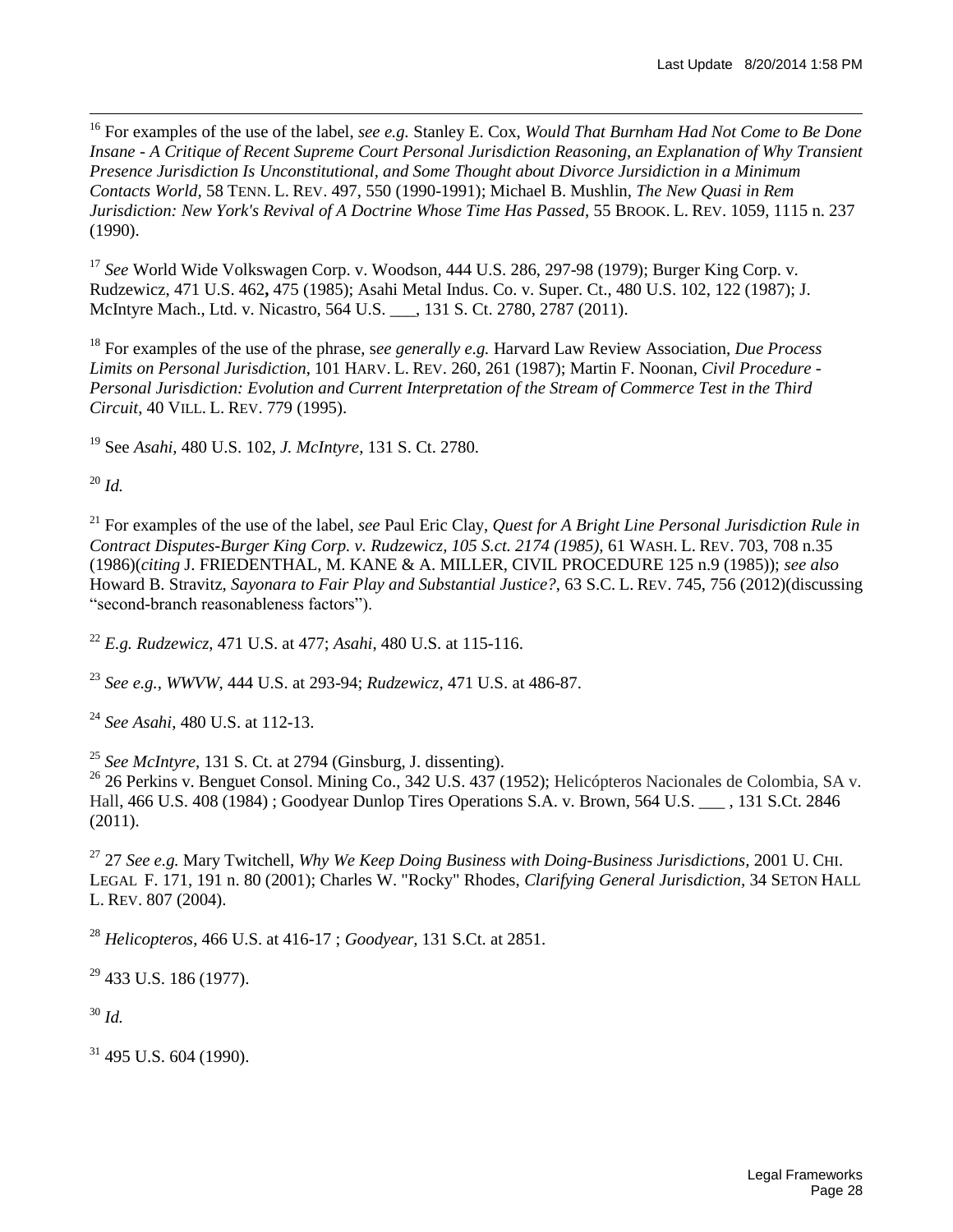<sup>32</sup> *See e.g.* 4A CHARLES ALAN WRIGHT ET. AL., FEDERAL PRACTICE AND PROCEDURE § 1069.3 (3d ed.); William E. Frazier, Jr., *When the International Shoe Doesn't Fit: Online Auctions and the Jurisdictional Problems That Follow,* 25 T. JEFFERSON L. REV. 493, 494-99 (2003).

<sup>33</sup> 471 U.S. 462.

l

<sup>34</sup> *See Asahi*, 480 U.S. 102, 103 (O'Connor, J., plurality opinion)(note that Justice Scalia only joins Part II-A of Justice O'Connor's opinion which addresses a lack of purposeful availment. He fails to join Part II-B which addresses the reasonableness factors); *J. McIntyre,* 131 S. Ct. 2780 (2011) (Kennedy, J., plurality opinion). In *J. McIntyre*, Kennedy authored the opinion of court in which Scalia, Thomas, and the Chief Justice joined. Breyer filed concurring opinion and was joined by Alito; Ginsburg filed a dissenting opinion and was joined by Sotomayor and Kagan. So the opinion would either be cited as : *J. McIntyre,* 131 S. Ct. 2780, 2791 (2011) (Breyer, J. concurring) or *J. McIntyre,* 131 S. Ct. 2780, 2794 (2011) (Ginsburg, J. dissenting) depending on which you wanted to cite.

 $35$  U.S. CONST. art. I, § 8.

<sup>36</sup> Gibbons v. Ogden, 22 U.S. (9 Wheat.) 1(1824); Wickard v. Filburn, 317 U.S. 111 (1942); Heart of Atlanta Motel, Inc. v. United States, 379 U.S. 241 (1964); United States v. Lopez, 514 U.S. 549 (1995); United States v. Morrison, 529 U.S. 598 (2000); Gonzalez v. Raich, 545 U.S. 1, (2004).

 $37$  Nat'l Fed'n of Indep. Bus. v. Sebelius, 132 S. Ct. 2566 (2012).

<sup>38</sup> *Lopez*, 514 U.S. at 558-59.

<sup>39</sup> *Lopez*, 514 U.S. at 558-59; *Raich*, 545 U.S. at 35 (Scalia, J., concurring).

<sup>40</sup> *Lopez*, 514 U.S. at 559-60; *Morrison* 529 U.S. at 609-10.

<sup>41</sup> *Wickard*, 317 U.S. at 119 ; *Heart of Atlanta*, 379 U.S. at 251 ; *Raich*, 545 U.S. at 2.

<sup>42</sup> *Raich*, 545 U.S. at 37 (Scalia, J. concurring).

<sup>43</sup> *Id.* at 40 (Scalia, J. concurring).

<sup>44</sup> *Id* at 37 (Scalia, J. concurring).

<sup>45</sup> *Id.* at 41 (Scalia, J. concurring).

<sup>46</sup> 132 S. Ct. 2566 (2012).

<sup>47</sup> *Id.* <sup>48</sup> *Id* at 2592.

<sup>49</sup> *Id* at 2573.

<sup>50</sup> *Id* at 2592.  $^{51}$  *Id* at 2642. (Scalia, J. dissenting).

 $52$  545 U.S. at 37 (2004) (Scalia, J., concurring).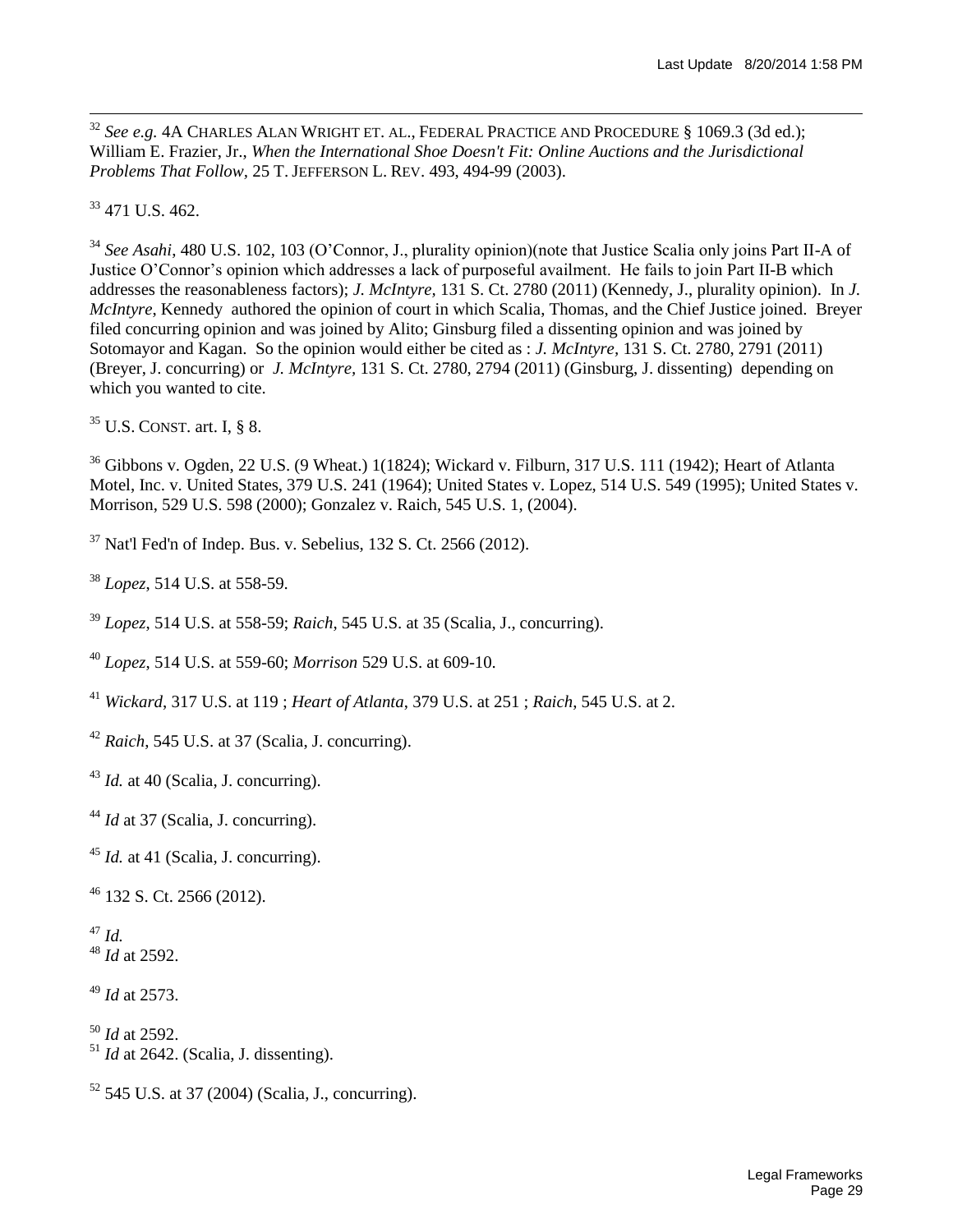<sup>53</sup> *Sebelius*, 132 S. Ct. at 2592.

l

<sup>54</sup> See e.g. CHARLES SHANOR, AMERICAN CONSTITUTIONAL LAW: STRUCTURE AND RECONSTRUCTION 364 (5<sup>th</sup> ed. 2013); Edward A. Zelinsky, *The False Modesty of* Department of Revenue v. Davis*:* 29 VA. TAX REV. 407, 412 (2009-2010).

<sup>55</sup> Pike v. Bruce Church, Inc., 397 U.S. 137 (1970); City of Philadelphia v. New Jersey, 437 U.S. 617 (1978); Kassel v. Consolidated Freightways Corp., 450 U.S. 662 (1981); South-Central Timber Dev., Inc. v. Wunnicke, 467 U.S. 82 (1984); United Haulers v. Oneida-Herkimer Solid Waste Mgmt. Auth., 550 U.S. 330 (2007).

<sup>56</sup> *Philadelphia,* 437 U.S. at 621-28; *Kassel*, 450 U.S. at 670-72.

<sup>57</sup> *Wunnicke*, 467 U.S. at 93-100.

<sup>58</sup> *United Haulers*, 550 U.S, at 340-345.

<sup>59</sup> *Pike*, 397 U.S. at 142.

<sup>60</sup> *Kassel*, 450 U.S. at 670-71; *United Haulers*, 550 U.S. at 346.

<sup>61</sup> *See e.g.* Julian Cyril Zebot, *Awakening a Sleeping Dog: An Examination of the Confusion in Ascertaining Purposeful Discrimination Against Interstate Commerce*, 86 MINN. L. REV. 1063 (2001-2002).

 $62$  Garcia v. San Antonio Metro. Transit Auth., 469 U.S. 528, 531 (1985).

<sup>63</sup> Transcript of Oral Arguments, United Haulers v. Oneida-Herkimer Solid Waste Mgmt. Auth., 127 S.Ct. 1786 (2007) (No. 05-1345) *available at* [http://www.supremecourt.gov/oral\\_arguments/argument\\_transcripts/05-](http://www.supremecourt.gov/oral_arguments/argument_transcripts/05-1345.pdf) [1345.pdf.](http://www.supremecourt.gov/oral_arguments/argument_transcripts/05-1345.pdf)

<sup>64</sup> Dawson J. Price, *Leaving Feedback: An Analysis of Ebay, Online Auctions, and Personal Jurisdiction,* 2014 U. ILL. L. REV. 231, 237 (2014).

<sup>65</sup> *See e.g.* Niloufer Selvadurai, *The Proper Basis for Exercising Jurisdiction in Internet Disputes: Strengthening State Boundaries or Moving Towards Unification?,* 13 PITT. J. TECH. L. & POL'Y i, 5 (2012-2013). <sup>66</sup> 66 *Lopez*, 514 U.S. 549.

<sup>67</sup> For example, Congress' use of the spending power. *See* South Dakota v. Dole, 483 U.S. 203 (1987); Congress' use of state officials to implement federal law. *See* Printz v. United States, 521 U.S. 898 (1997).

<sup>68</sup> *WWVW*, 444 U.S. 286.

<sup>69</sup> *Raich*, 545 U.S. at 37.

<sup>70</sup> For example, critical race analysis; gender analysis. *See* Dennis Patterson, *Langdell's Legacy*, 90 NW. U. L. REV. 196 (1995-1996).

<sup>71</sup> *See* sources cited *supra* note 1.

<sup>72</sup> *See* David J. Herring & Collin Lynch, *Teaching Skills of Legal Analysis: Does the Emperor Have Any Clothes?* 18 LEGAL WRITING 85 (2012); David J. Herring & Collin Lynch, *Enhancing Traditional Law*